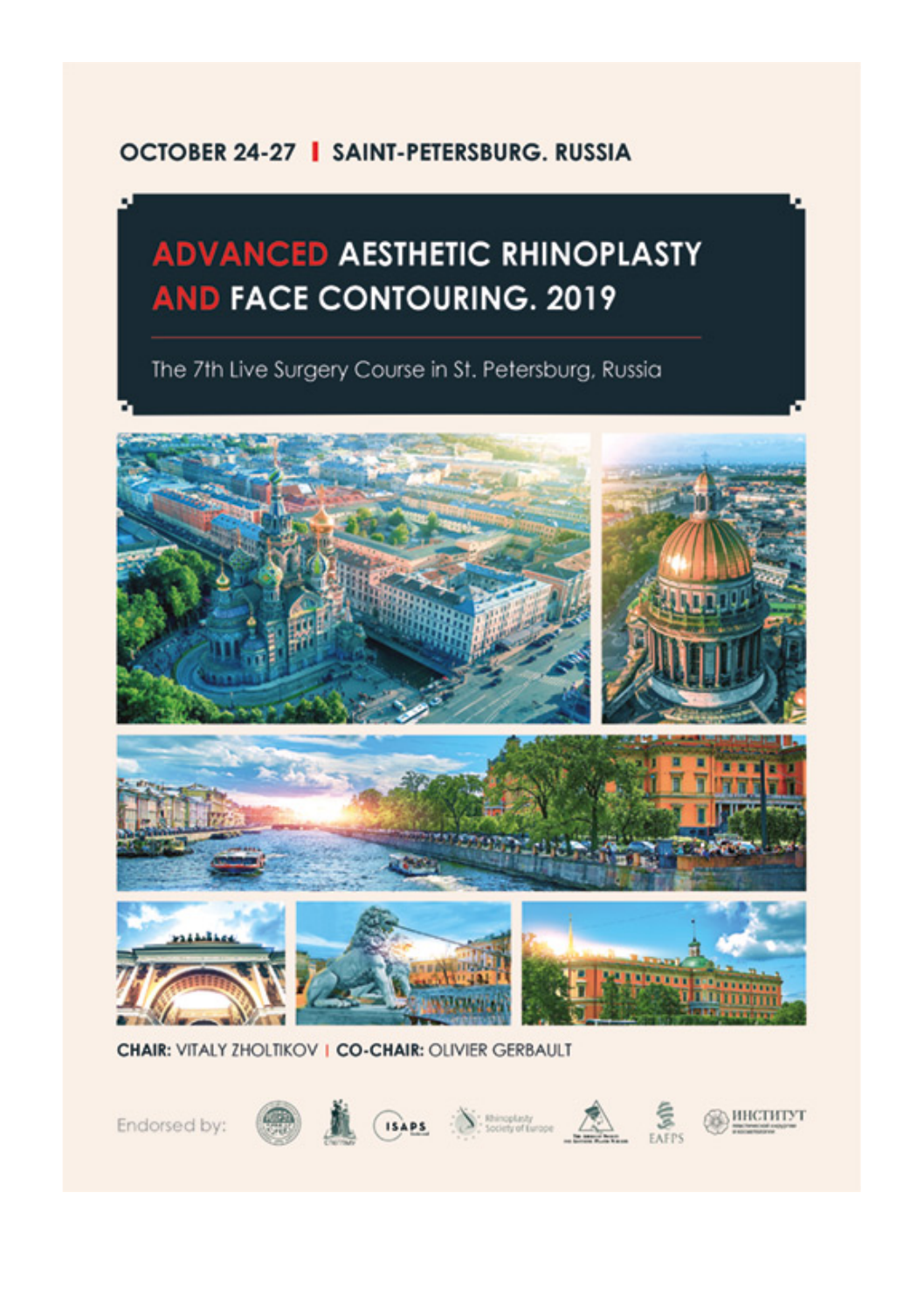# **Program**

### of

# ADVANCED AESTHETIC RHINOPLASTY AND FACE CONTOURING. 2019

The 7th Live Surgery Course in St. Petersburg, Russia

## October 24–27

[https://www.aasurgery.ru/en/surgery\\_course/](https://www.aasurgery.ru/en/surgery_course/about/) [about/](https://www.aasurgery.ru/en/surgery_course/about/)

|                   | DAY <sub>1</sub><br><b>October 24</b>                                               |
|-------------------|-------------------------------------------------------------------------------------|
|                   | <b>Room 1 "Nevsky"</b>                                                              |
| $06:30-$<br>06:35 | Welcome speech                                                                      |
| $06:35-$<br>06:45 | Welcome speech of <b>Natalia Manturova</b><br>Welcome speech from Konstantin Lipski |
|                   | LIVE SURGERIES. LIVE VIDEO FROM<br><b>OPERATING ROOMS</b>                           |
|                   | <b>Moderators: Rollin Daniel, Nazim Cerkes, Milos</b><br>Kovacevic                  |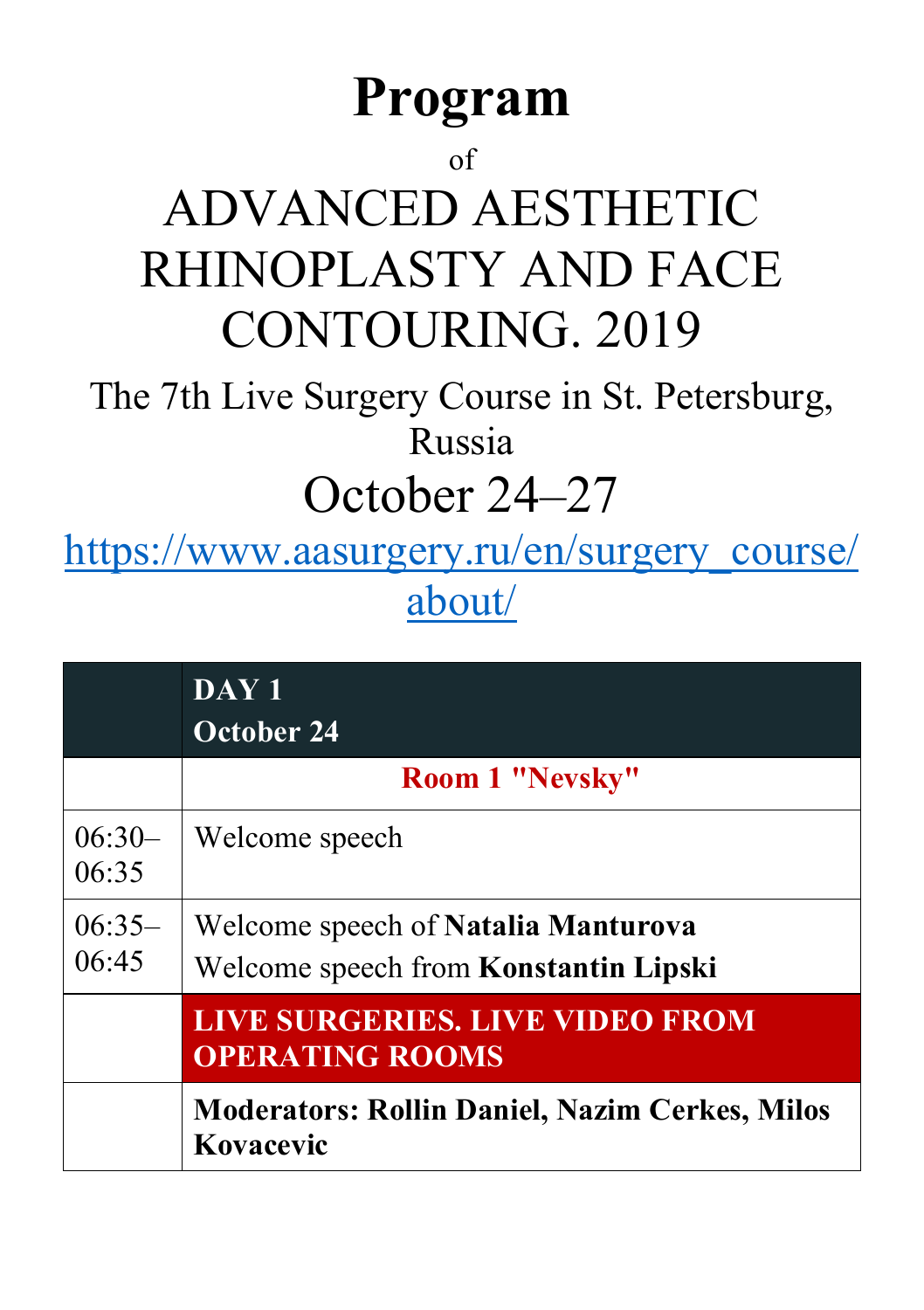| $06:45-$<br>09:15 | <b>Operating Room 1: Primary Closed Rhinoplasty.</b><br><b>Baris Cakir</b>                                             |
|-------------------|------------------------------------------------------------------------------------------------------------------------|
|                   | <b>Moderator in OR: Olivier Gerbault</b>                                                                               |
|                   | + Cadaver Dissection: Peter Palhazi                                                                                    |
| $07:15-$<br>10:00 | <b>Operating Room 2: Primary Open Rhinoplasty.</b><br><b>Jose Carlos Neves</b><br><b>Moderator in OR: Tevfik Sozen</b> |
|                   |                                                                                                                        |
| $13:10-$<br>14:00 | <b>SECTION: WHY ANALYSIS IS SO</b><br><b>IMPORTANT?</b>                                                                |
|                   | <b>Chair: Oren Friedman</b>                                                                                            |
|                   | <b>Discussant: Frank Riedel</b>                                                                                        |
|                   | Analysis and planning. Fazil Apaydin                                                                                   |
|                   | <b>Measurements. Vitaly Zholtikov</b>                                                                                  |
|                   | Photo and 3D simulation. Javier Galindo                                                                                |
|                   | 3D simulation as mobile App. Tony Chiu                                                                                 |
|                   | <b>Discussion 7 min</b>                                                                                                |
|                   | <b>KEY LECTURE</b> (15 min): Psychology and<br>Rhinoplasty. Eugene Kern                                                |
|                   | <b>KEY LECTURE</b> (15 min): Current concepts in<br>surgery of the dorsum. Enrico Robotti                              |
|                   | <b>LIVE SURGERIES. LIVE VIDEO FROM</b><br><b>OPERATING ROOMS</b>                                                       |
|                   | <b>Moderators: Wolfgang Gubisch, Sam P. Most,</b><br><b>Oren Friedman</b>                                              |
| $10:00-$<br>13:00 | <b>Operating Room 1:</b> Crooked Nose Open<br><b>Rhinoplasty. Abdulkadir Goksel</b>                                    |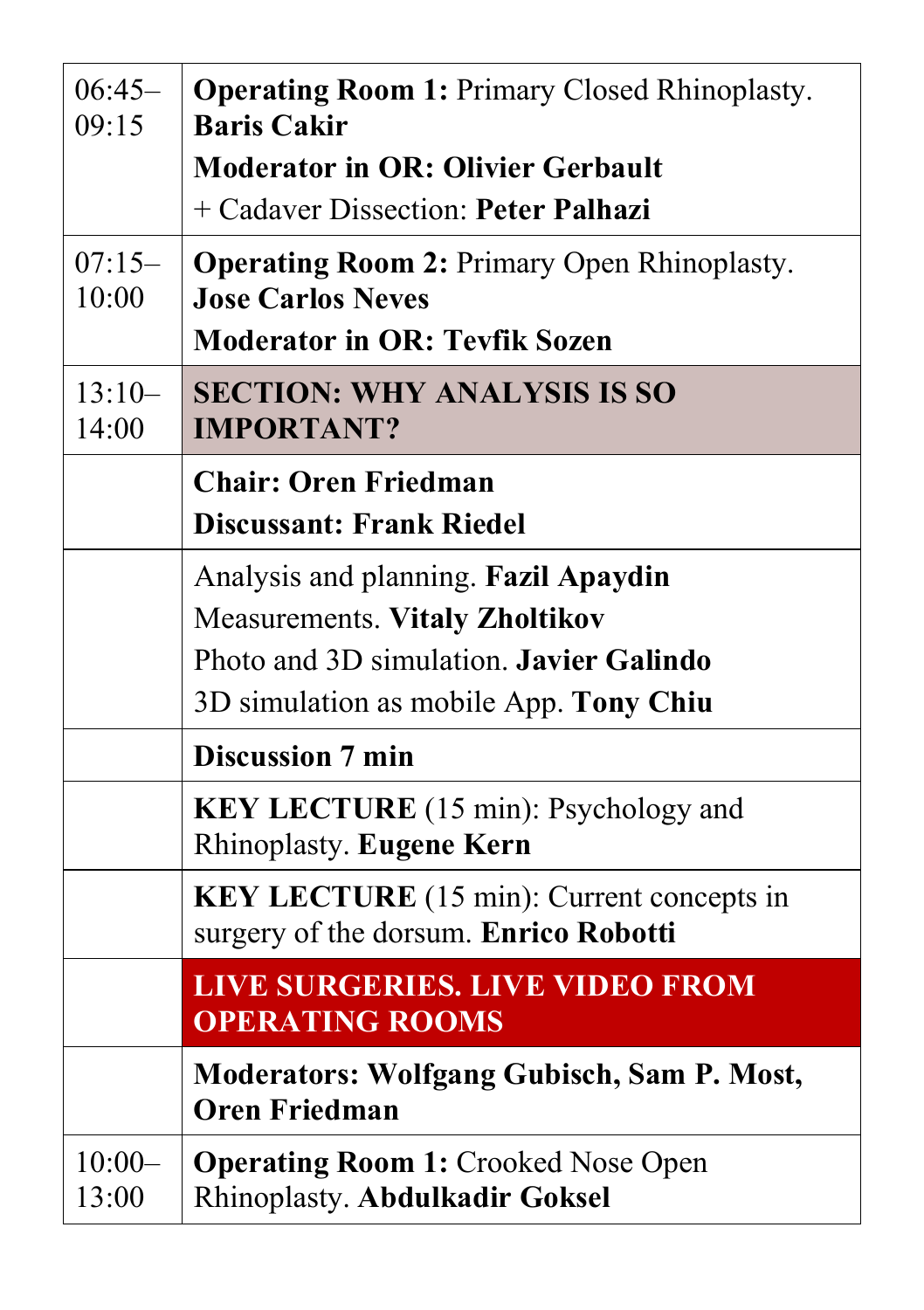|                   | <b>Moderator in OR: Charles East</b>                                                        |
|-------------------|---------------------------------------------------------------------------------------------|
|                   | + Cadaver Dissection: Aaron Kosins                                                          |
| $11:00-$<br>13:00 | <b>Operating Room 2: Crooked Nose Closed</b><br><b>Rhinoplasty. Yves Saban</b>              |
|                   | <b>Moderator in OR: Tevfik Sozen</b>                                                        |
|                   | <b>KEY LECTURE</b> (15 min): Precision in Functional<br><b>Rhinoplasty. Stephen S. Park</b> |
| $13:15-$<br>14:00 | <b>SECTION: MODERN APPROACHES (6 min</b><br>each talk)                                      |
|                   | <b>Chair: Fazil Apaydin</b>                                                                 |
|                   | <b>Discussants: Rollin Daniel, Werner Heppt</b>                                             |
|                   | Contemporary anatomy of soft tissue. Peter Palhazi                                          |
|                   | Subperichondrial dissection and management nasal<br>ligament. Baris Cakir                   |
|                   | Supraperichondrial dissection. Jose Carlos Neves                                            |
|                   | Supra SMAS dissection in open rhinoplasty. Vitaly<br><b>Zholtikov</b>                       |
|                   | Limited lateral extent open approach. Nazim Cerkes                                          |
|                   | Full open approach in rhinoplasty. Olivier Gerbault                                         |
|                   | <b>Discussion 10 min</b>                                                                    |
| $14:00-$          | <b>CONTROVERSIAL PANEL: OPEN VS</b>                                                         |
| 14:25             | <b>CLOSED - TIMELESS QUESTION? (6 min</b><br>each talk)                                     |
|                   | <b>Chair: Charles East</b>                                                                  |
|                   | Discussants: Hossam Foda, Yves Saban                                                        |
|                   | Why I open all noses. Emre Ilhan                                                            |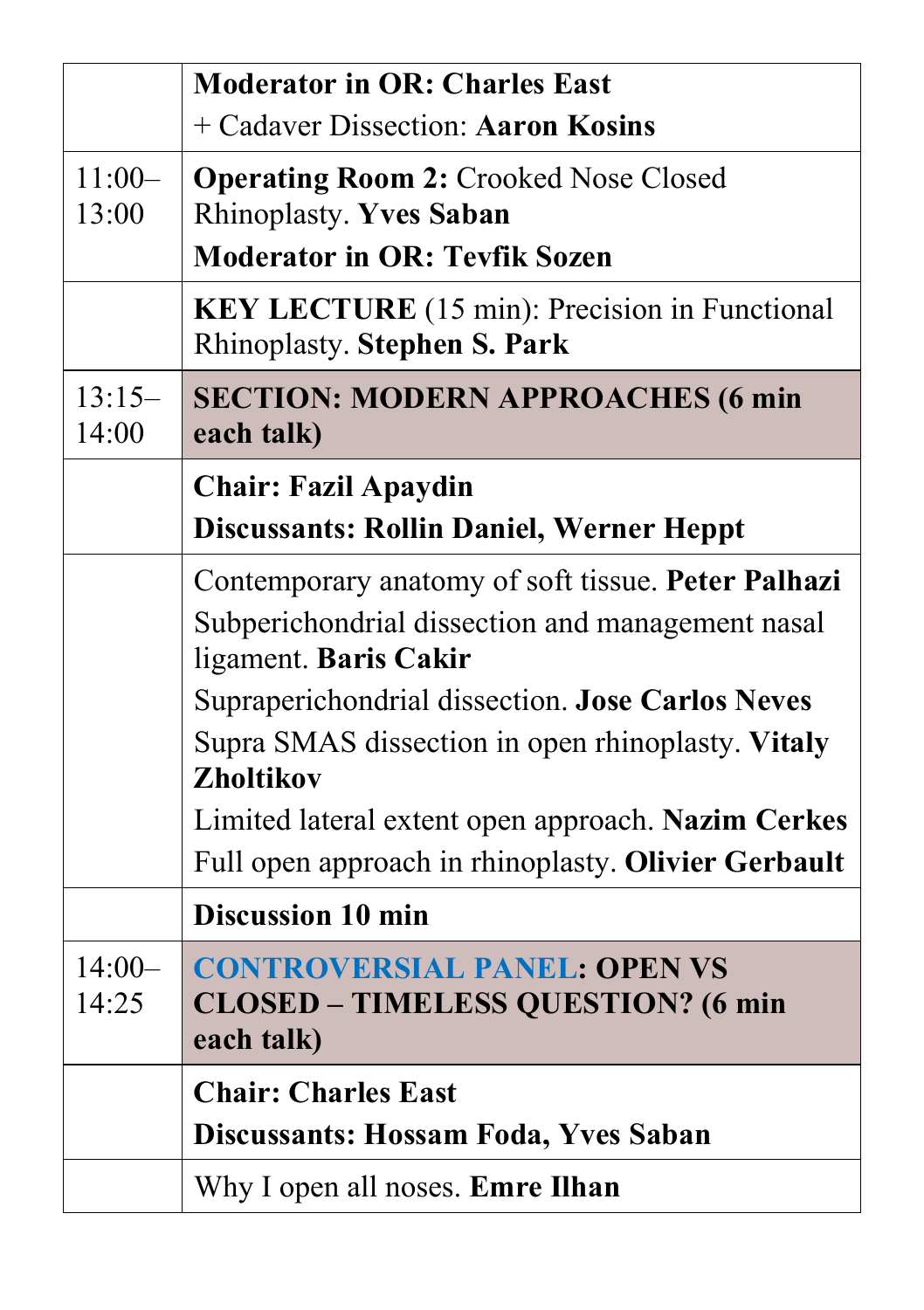|                   | Why I prefer closed approach. Baris Cakir                                                                                                                                                          |
|-------------------|----------------------------------------------------------------------------------------------------------------------------------------------------------------------------------------------------|
|                   | Open rhinoplasty with "close" Philosophy.                                                                                                                                                          |
|                   | <b>Konstantin Lipski</b>                                                                                                                                                                           |
|                   | <b>Discussion 5 min</b>                                                                                                                                                                            |
| $14:25-$<br>14:40 | <b>KEY LECTURE</b> (15 min): Ultrasonic rhinoplasty:<br>key concepts and evolution. Olivier Gerbault                                                                                               |
| $14:40-$<br>15:40 | <b>SECTION: BONY VAULT RESHAPING:</b><br><b>OSTEOTOMIES, OSTECTOMIES AND</b><br><b>RHINOSCULPTURE - DIFFERENT WAYS</b><br>WITH DIFFERENT TOOLS TO IMPROVE<br><b>YOUR RESULTS (8 min each talk)</b> |
|                   | <b>Chair: Wolfgang Gubisch</b><br>Discussants: Enrico Robotti, Olivier Gerbault                                                                                                                    |
|                   | Contemporary Anatomy of bony vault. Peter<br>Palhazi                                                                                                                                               |
|                   | Piezo rhinosculpture and partial osteotomies with<br>maximum preservation of bone stability. Vitaly<br><b>Zholtikov</b>                                                                            |
|                   | FPPR - Full Protected Powered Rhinoplasty. Stefan<br><b>Maas</b>                                                                                                                                   |
|                   | LAR - laser assisted rhinoplasty. Dario Bertossi                                                                                                                                                   |
|                   | Osteotomies and Osteoplasty using hand tools.<br><b>Nazim Cerkes</b>                                                                                                                               |
|                   | Nasal Osteotomies with Manual Micro-Saw: The<br>Logic and the Technique. Eren Tastan                                                                                                               |
|                   | <b>Discussion 12 min</b>                                                                                                                                                                           |
| $15:40-$<br>16:10 | <b>COFFEE BREAK</b>                                                                                                                                                                                |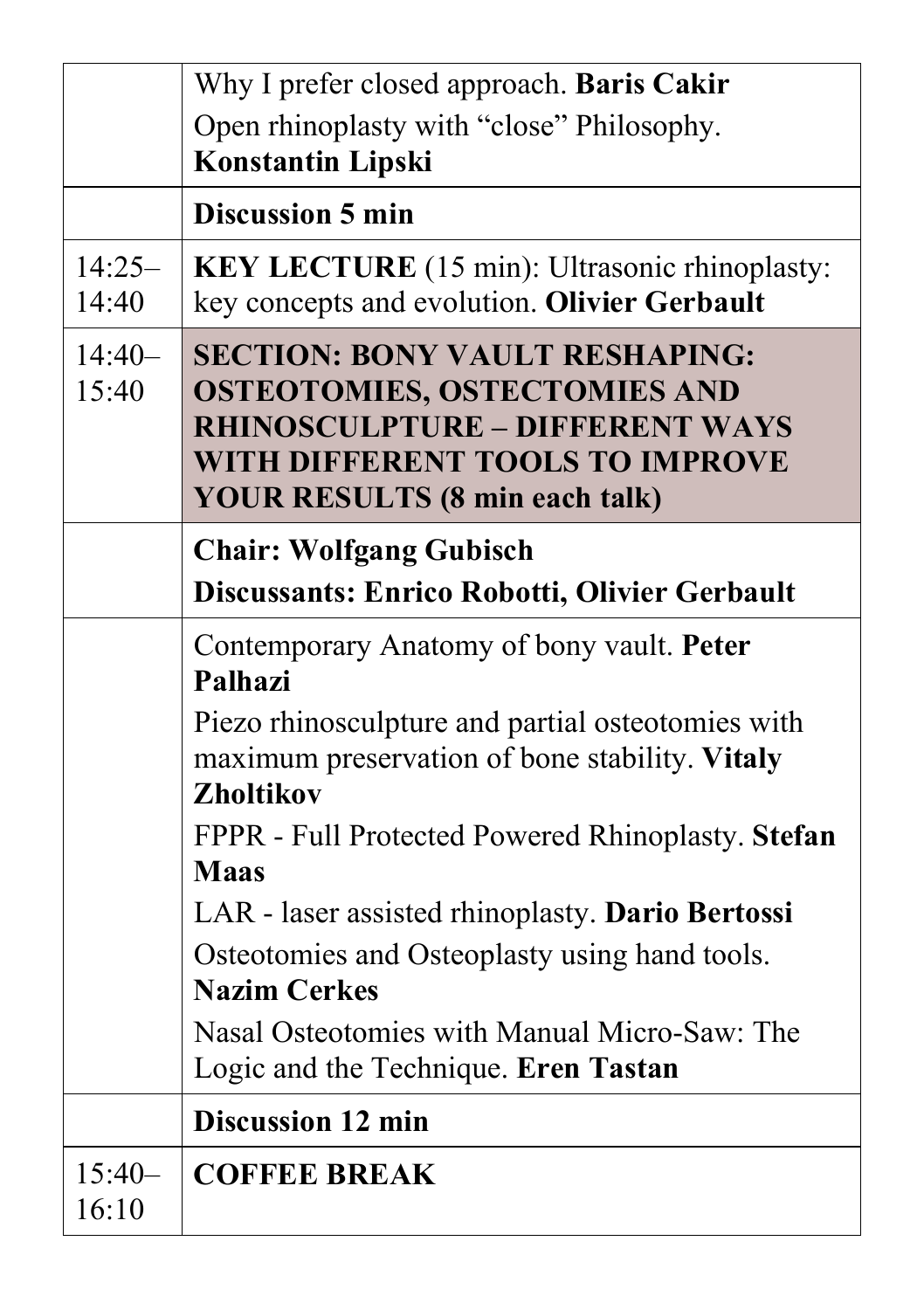| $16:10-$<br>16:25 | <b>KEY LECTURE</b> (15 min): The Anatomical Basis<br>of Dorsal Preservation Surgery. Rollin Daniel        |
|-------------------|-----------------------------------------------------------------------------------------------------------|
| $16:25-$<br>18:15 | <b>SECTION: INNOVATIONS IN</b><br><b>HUMPECTOMY AND MANAGEMENT OF K-</b><br><b>AREA</b> (6 min each talk) |
|                   | <b>Chair: Nuri Celik</b>                                                                                  |
|                   | 1. HUMP REMOVERS. Discussants: Baris<br><b>Cakir, Aaron Kosins</b>                                        |
|                   | Key stone area revisited. Fazil Apaydin                                                                   |
|                   | Component hump reduction: is this technique still<br>valid? Sam P. Most                                   |
|                   | Hump removal without conventional osteotomies.<br><b>Werner Heppt</b>                                     |
|                   | Current management of the keystone area for<br>optimal middle third reshaping. Olivier Gerbault           |
|                   | Reducing a hump $-$ rebuilding the nasal dorsal<br>anatomy. Jose Carlos Neves                             |
|                   | <b>Discussion 8 min</b>                                                                                   |
|                   | 2. HUMP PRESERVERS. Discussants: Nazim<br><b>Cerkes, Fazil Apaydin</b>                                    |
|                   | Dorsal preseravtion: Indications – Contra indications<br>- avoiding issues. Yves Saban                    |
|                   | Dorsal preservation technique through closed<br>approach. Baris Cakir                                     |
|                   | Dorsal preservation technique through open<br>approach. Abdulkadir Goksel                                 |
|                   | Open modified Cottle technique dorsal preservation.<br><b>Aaron Kosins</b>                                |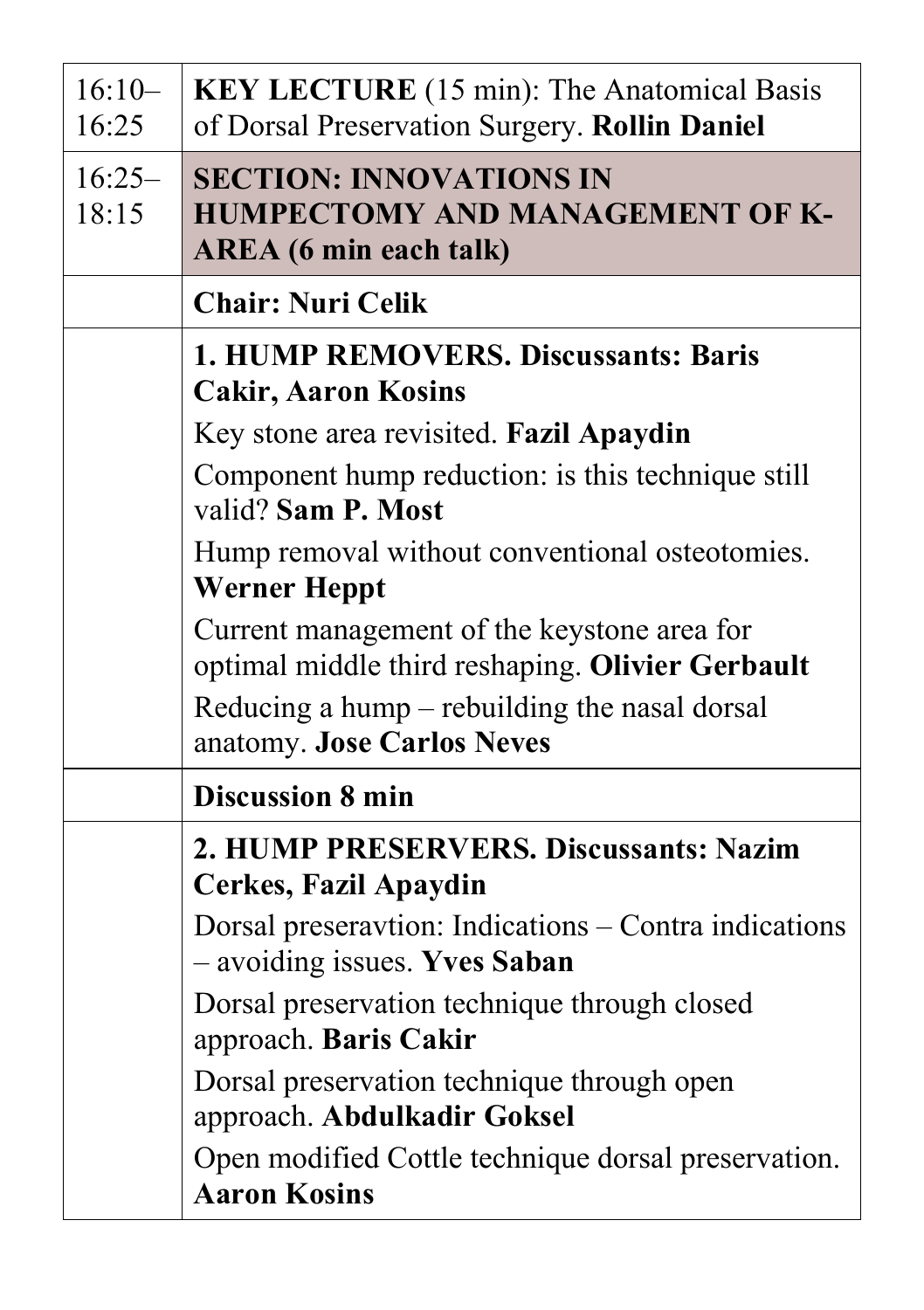|                   | <b>Discussion 9 min</b>                                                                                                                                      |
|-------------------|--------------------------------------------------------------------------------------------------------------------------------------------------------------|
|                   | 3. VARIATIONS. Discussants: Abdulkadir<br><b>Goksel, Yves Saban</b>                                                                                          |
|                   | Spare Roof Technique, moving the K Area –<br>compared with the other reduction techniques.<br><b>Miguel Goncalves Ferreira</b>                               |
|                   | Dorsal Roof Technique: A novel way for dorsum<br>preservation in Rhinoplasty. Suleyman Tas                                                                   |
|                   | A modified dorsal split preservation technique for<br>nasal humps with small bony component. Enrico<br><b>Robotti</b>                                        |
|                   | Where is the junction of the QC and PPE and its<br>relevance to dorsal preservation. Charles East                                                            |
|                   | Let Down Refinements. Milos Kovacevic                                                                                                                        |
|                   | <b>Discussion 9 min</b>                                                                                                                                      |
| $18:15-$<br>18:30 | <b>ROUND TABLE, DORSAL PRESERVATION:</b><br><b>WHAT TO DO WHEN THINGS GO WRONG?</b>                                                                          |
|                   | <b>Chair: Rollin Daniel</b><br>Discussants: Enrico Robotti, Milos Kovacevic<br>Panelists: Yves Saban, Aaron Kosins, Abdulkadir<br><b>Goksel, Baris Cakir</b> |
| $18:30-$<br>19:00 | <b>SECTION: MIDDLE THIRD</b><br><b>RECONSTRUCTION - WHERE WE ARE AND</b><br><b>WHERE WE GOING ON? (6 min each talk)</b>                                      |
|                   | <b>Chair: Konstantin Lipski</b><br>Discussants: Werner Heppt, Milos Kovacevic                                                                                |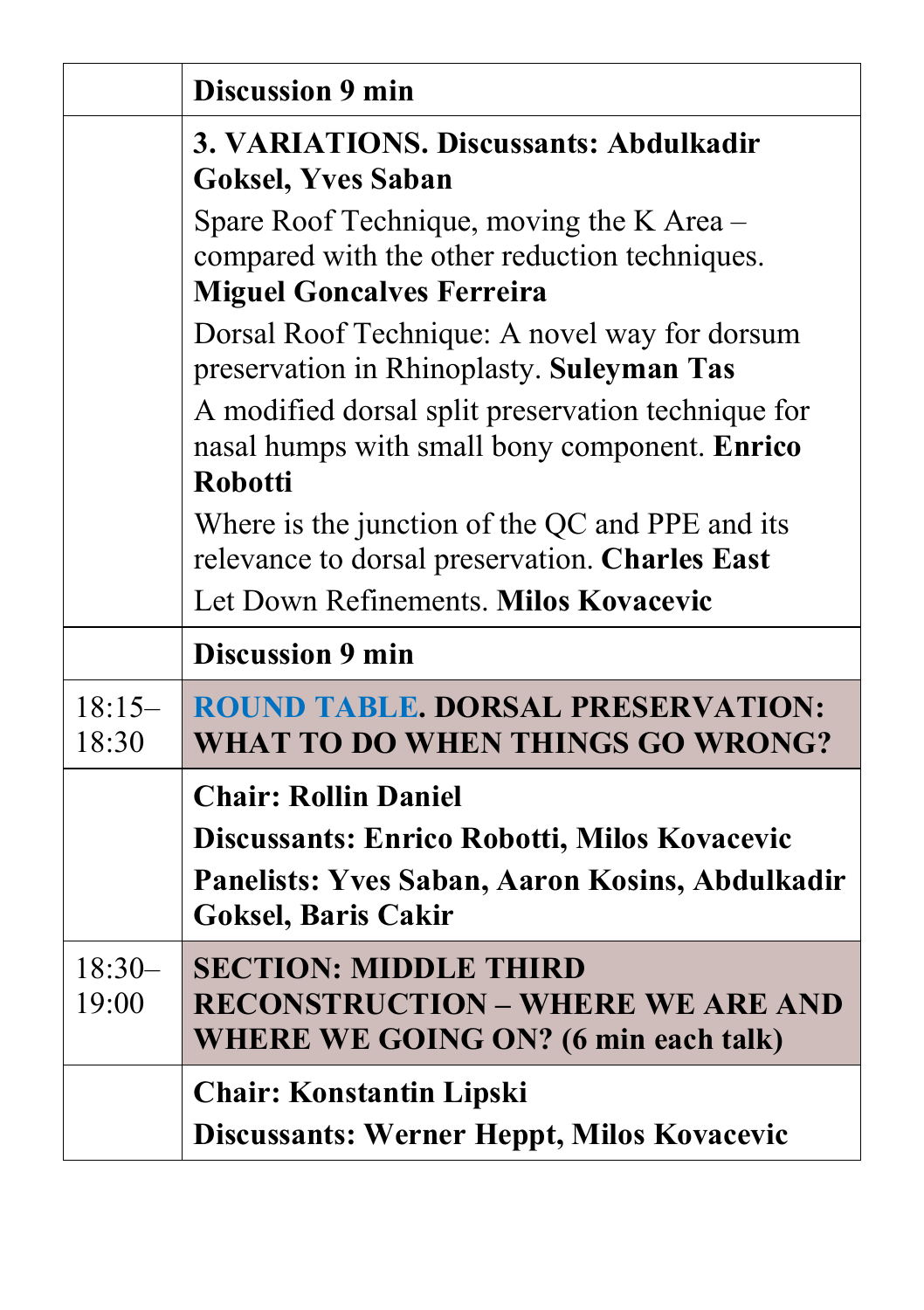|                   | New view on the middle vault reconstruction. Vitaly<br><b>Zholtikov</b>                                                          |
|-------------------|----------------------------------------------------------------------------------------------------------------------------------|
|                   | Spreader grafts and spreader flaps. Oren Friedman<br>The Truth About Spreader Flaps: Evaluating Long<br>Term Results. Nuri Celik |
|                   | Spreader Grafts or Breathe-Implant or both?<br>Understanding better the internal nasal valve. Daniel<br>F. a Wengen              |
|                   | <b>Discussion 6 min</b>                                                                                                          |
| $19:00-$<br>19:50 | <b>VIDEO SECTION: UPPER AND MIDDLE</b><br><b>THIRDS RESHAPING (3 min each video)</b>                                             |
|                   | <b>Chair: Frank Riedel</b>                                                                                                       |
|                   | Discussants: Sam P. Most, Stefan Maas                                                                                            |
|                   | Reduction of the lateral nasal wall. Werner Heppt                                                                                |
|                   | Percutaneous osteotomies. Yves Saban                                                                                             |
|                   | Partial osteotomy with sustain graft. Olivier<br><b>Gerbault</b>                                                                 |
|                   | <b>Discussion 3 min</b>                                                                                                          |
|                   | Osteoplasty combined with piezo osteotomies.<br><b>Emre Ilhan</b>                                                                |
|                   | When fixation with criss-cross technique, when with<br><b>TTC-suture. Wolfgang Gubisch</b>                                       |
|                   | Spare Roof Technique, moving the K Area. Miguel<br><b>Goncalves Ferreira</b>                                                     |
|                   | <b>Discussion 3 min</b>                                                                                                          |
|                   | Preservation rhinoplasty with closed approach and<br>open approach. Tevfik Sozen                                                 |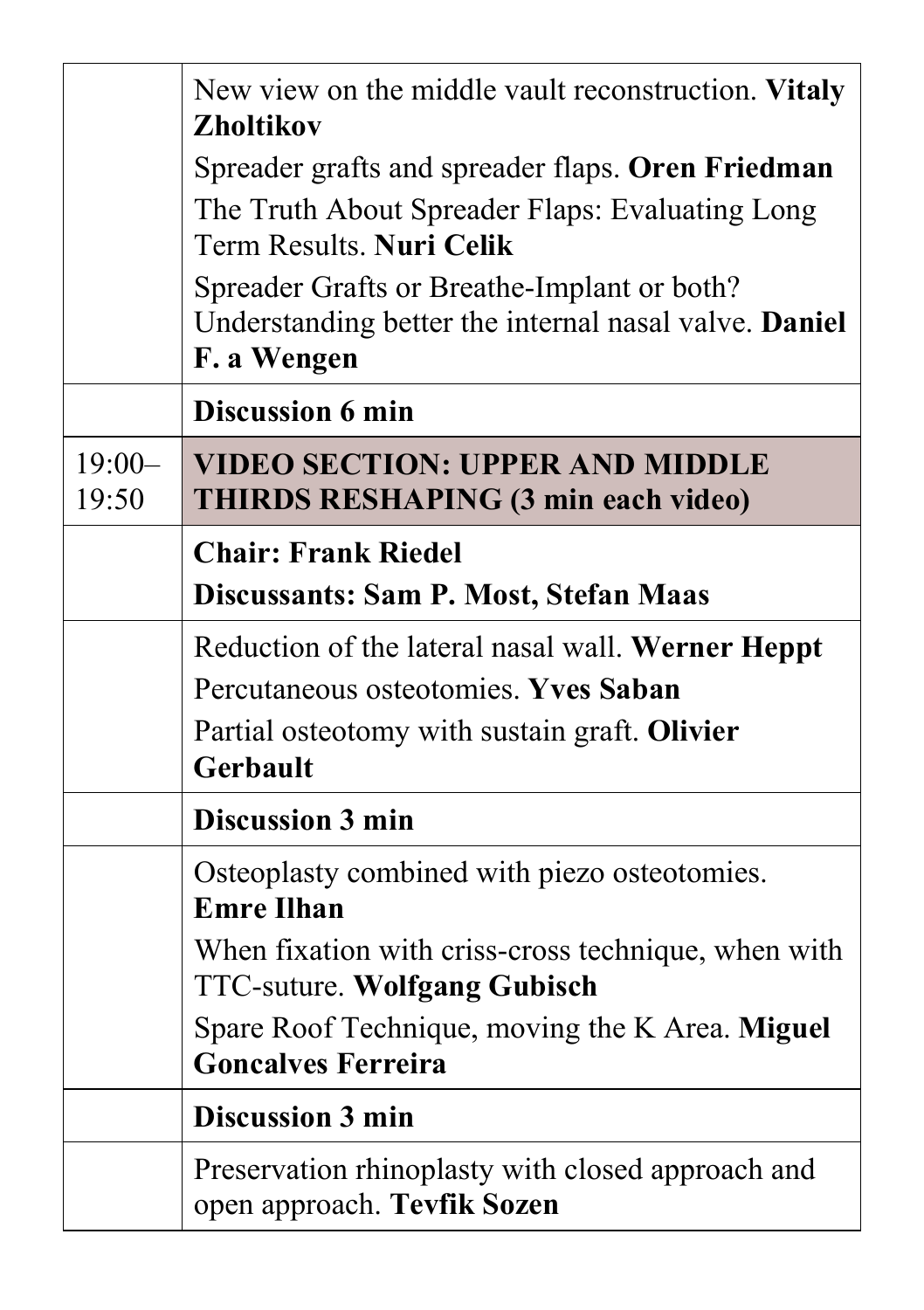|                   | Getting into the right plane for PR. Charles East                                              |
|-------------------|------------------------------------------------------------------------------------------------|
|                   | Cartilage pushdown technique. Aaron Kosins                                                     |
|                   | <b>Discussion 3 min</b>                                                                        |
|                   | Hybrid refinement of the nasal dorsum. Frank<br><b>Riedel</b>                                  |
|                   | Autospreader grafts. Antonio Sousa Vieira                                                      |
|                   | External nasal splinting in primary and secondary<br>rhinoplasty. Konstantin Lipski            |
|                   | <b>Discussion 3 min</b>                                                                        |
|                   |                                                                                                |
|                   |                                                                                                |
|                   | DAY <sub>2</sub>                                                                               |
|                   | <b>October 25</b>                                                                              |
|                   | Room 1 "Nevsky"                                                                                |
|                   | <b>LIVE SURGERIES. LIVE VIDEO FROM</b><br><b>OPERATING ROOMS</b>                               |
|                   | <b>Moderators: Rollin Daniel, Jose Carlos Neves,</b><br><b>Abdulkadir Goksel</b>               |
| $06:45-$<br>11:00 | <b>Operating Room 1: Primary Open Rhinoplasty of</b><br>the Bulbous Tip Nose. Vitaly Zholtikov |
|                   | <b>Moderator in OR: Emre Ilhan</b>                                                             |
|                   | + Cadaver Dissection: Olivier Gerbault                                                         |
| $07:00-$          | <b>Operating Room 2: Primary Open Rhinoplasty of</b>                                           |
| 11:00             | the Bulbous Tip Nose. Alan Landecker                                                           |
|                   | <b>Moderator in OR: Milos Kovacevic</b>                                                        |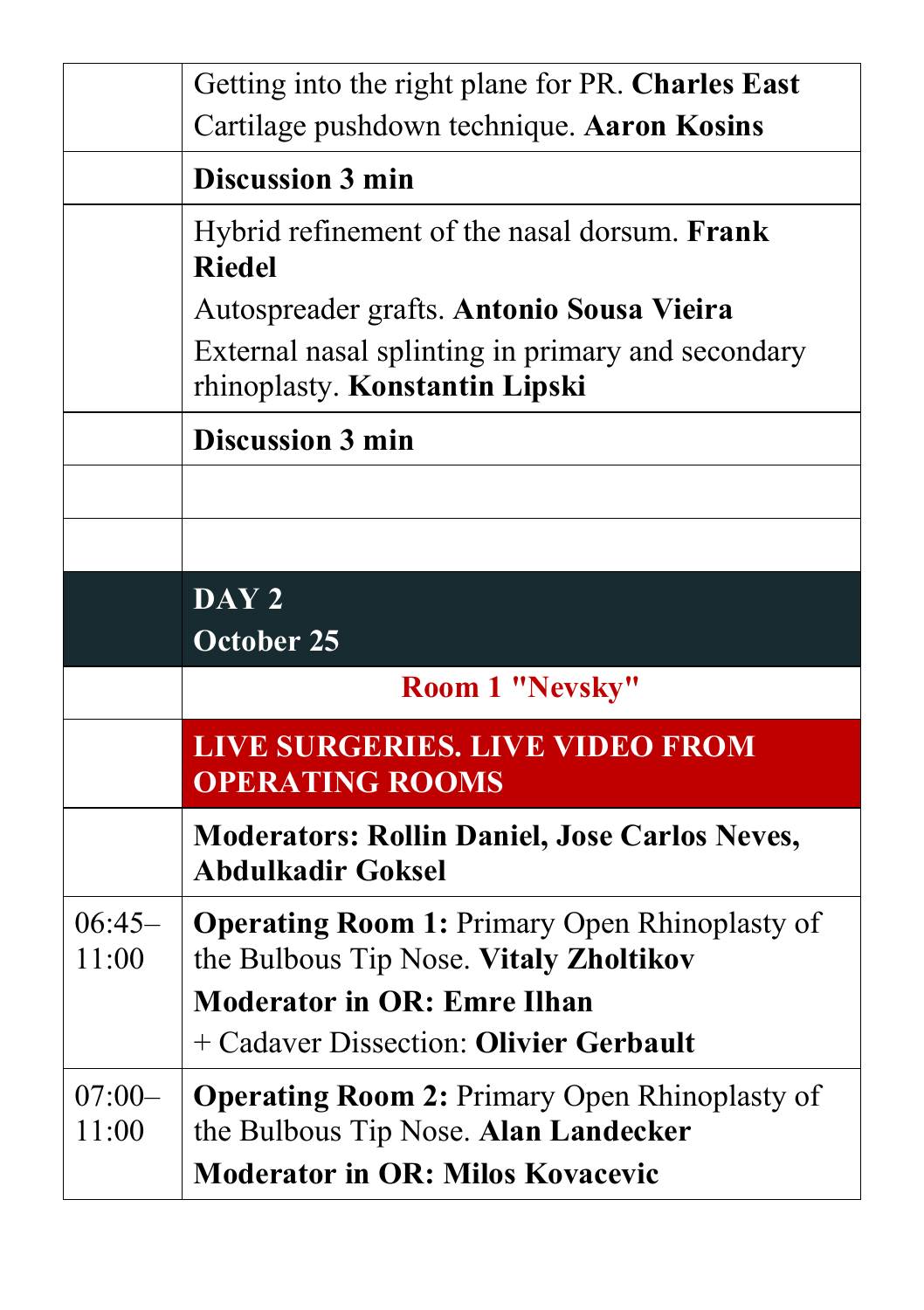|                   | <b>KEY LECTURE</b> (15 min): Correction of crooked<br>nose and septum reconstruction. Nazim Cerkes                                                                                                                                           |
|-------------------|----------------------------------------------------------------------------------------------------------------------------------------------------------------------------------------------------------------------------------------------|
| $11:15-$<br>12:20 | <b>SECTION: CROOKED DORSUM - HOW TO</b><br><b>GET REAL IMPROVEMENT?</b> (7 min each talk)                                                                                                                                                    |
|                   | <b>Chair: Yves Saban</b><br><b>Discussants: Bahman Guyuron, Nazim Cerkes</b>                                                                                                                                                                 |
|                   | The asymmetric, crooked nose. Aaron Kosins<br>Surgical Management of Deviated Nose. Nuri Celik                                                                                                                                               |
|                   | <b>Discussion 3 min</b>                                                                                                                                                                                                                      |
|                   | Managing the severely crooked nose. Jochen Wurm<br>Correction of severely crooked noses: Is<br>extracorporeal septoplasty mandatory? Hossam<br>Foda<br>Partially K-stone desarticulation for correcting a<br>deviated nose. Cavid Cabbarzade |
|                   | <b>Discussion 3 min</b>                                                                                                                                                                                                                      |
|                   | Crooked nose correction with preservation<br>rhinoplasty. Abdulkadir Goksel<br>Deviated Nose. Eren Tastan<br>The deviated nose. Charles East                                                                                                 |
|                   | <b>Discussion 3 min</b>                                                                                                                                                                                                                      |
| $12:20-$<br>12:35 | <b>KEY LECTURE</b> (15 min): Prevention and<br>Management of Recurrent Deviation. Bahman<br><b>Guyuron</b>                                                                                                                                   |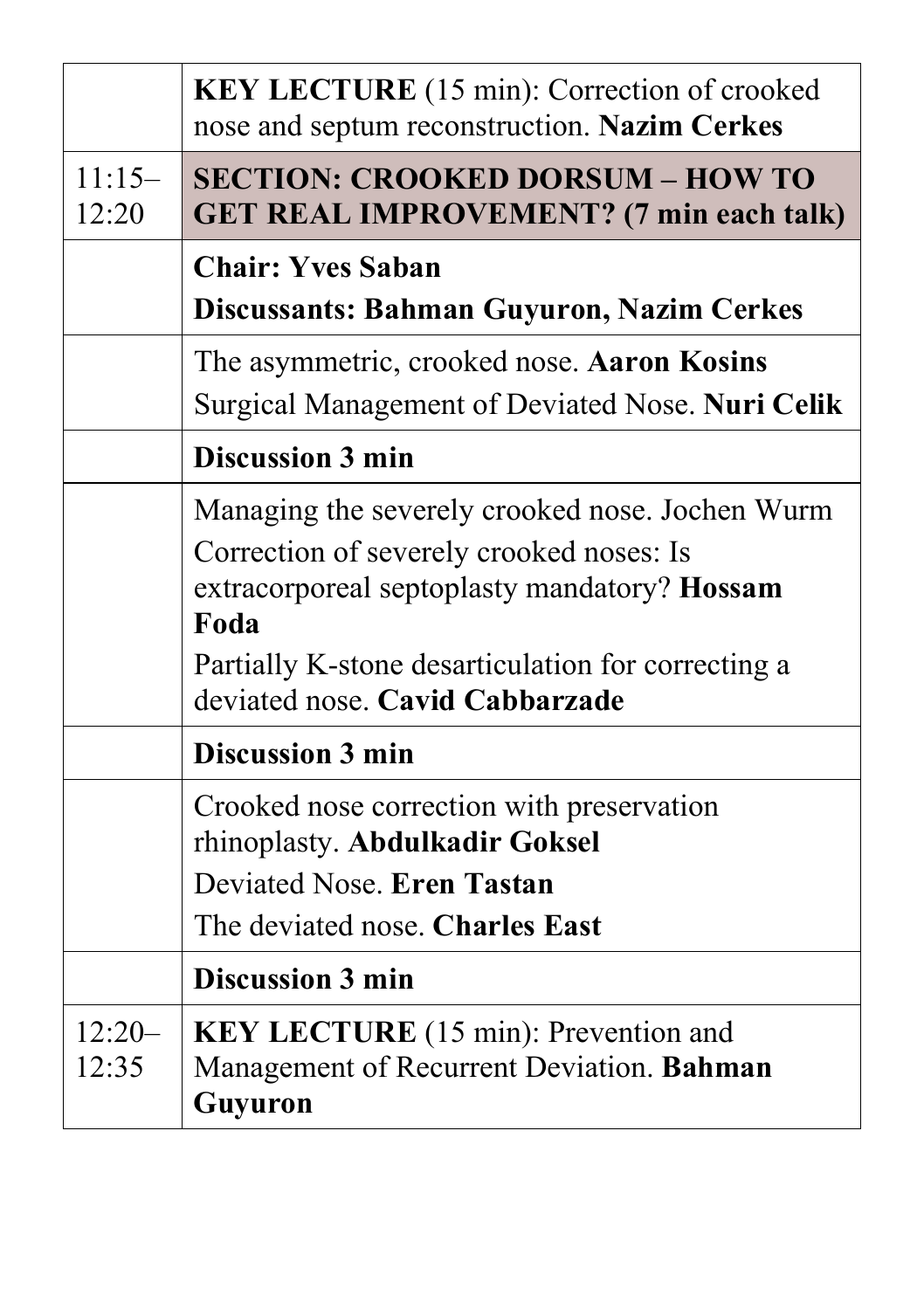| $12:35-$<br>13:40 | <b>SECTION: SEPTUM AND VALVES</b><br><b>MANAGEMENT - FROM AESTHETICS TO</b><br><b>FUNCTION</b> (7 min each talk)              |
|-------------------|-------------------------------------------------------------------------------------------------------------------------------|
|                   | <b>Chair: Eugene Kern</b><br><b>Discussants: Wolfgang Gubisch, Werner Heppt</b>                                               |
|                   | Importance of the septum in rhinoplasty. Oren<br>Friedman                                                                     |
|                   | Preservation septoplasty and endoscopy. Yves<br>Saban                                                                         |
|                   | Ultrasonic septoplasty for graft harvesting and<br>dorsal preservation. Olivier Gerbault                                      |
|                   | <b>Discussion 3 min</b>                                                                                                       |
|                   | My approach to complex septal deviations: simple<br>approach to classification and treatment. Sam P.<br><b>Most</b>           |
|                   | Framework reconstruction in Rhinoseptoplasty: SP,<br>partial extracorporeal SP, extracorporeal SP.<br><b>Sebastian Haack</b>  |
|                   | How to harvest from the septum and stabilize the L-<br>strut: perforated ethmoid plate applications. Enrico<br><b>Robotti</b> |
|                   | <b>Discussion 3 min</b>                                                                                                       |
|                   | Pearls and pitfalls in septoplasty and turbinate<br>surgery. Werner Heppt                                                     |
|                   | Nasal Valve surgery: Prevention and reconstruction.<br><b>Nazim Cerkes</b>                                                    |
|                   | <b>Discussion 3 min</b>                                                                                                       |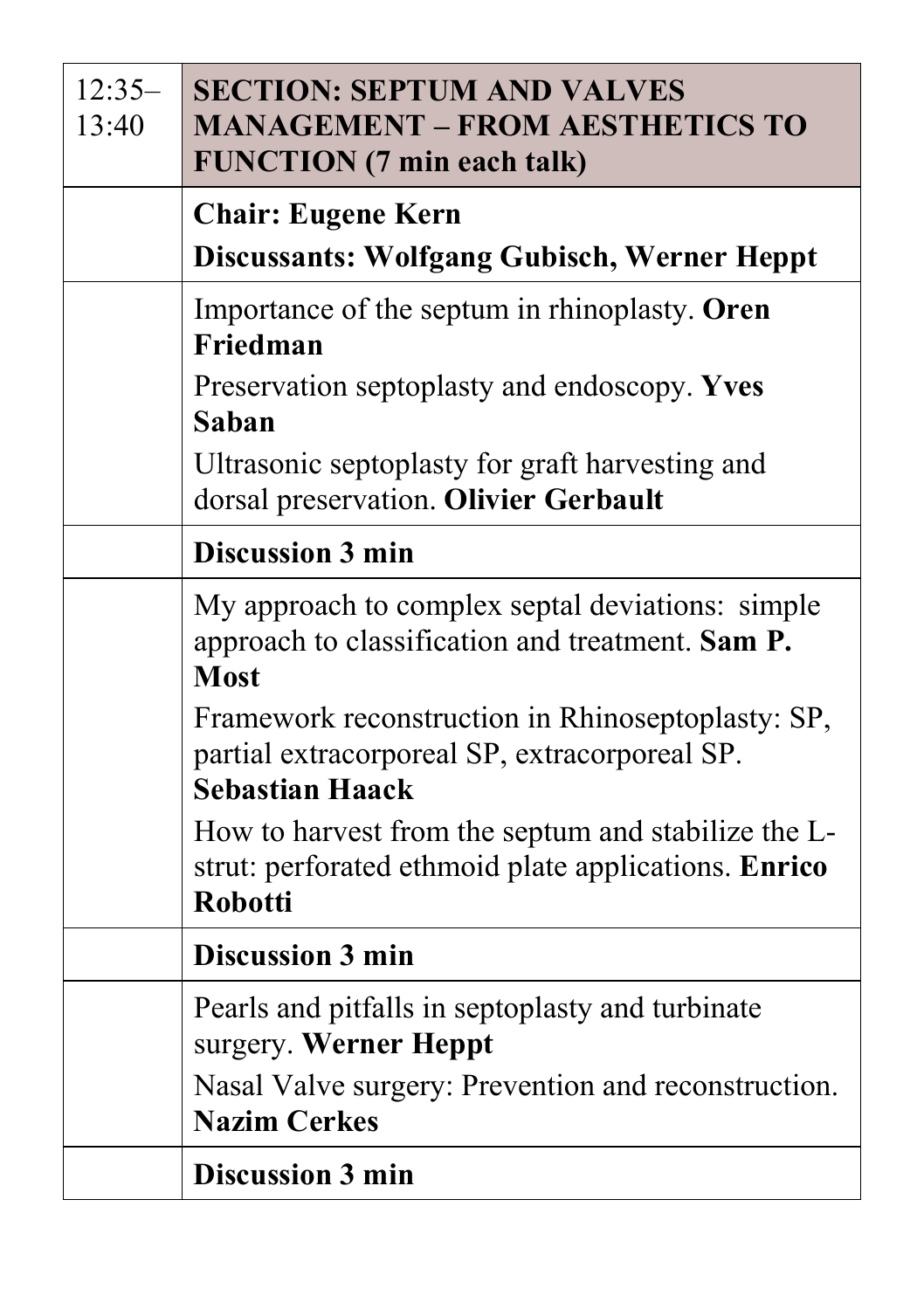| $13:40-$<br>14:00 | <b>ROUND TABLE: RESIDUAL SEPTAL</b><br><b>DEVIATION AFTER SEPTOPLASTY - HOW</b><br>TO FIX IT?                                                                                     |
|-------------------|-----------------------------------------------------------------------------------------------------------------------------------------------------------------------------------|
|                   | <b>Chair: Abdulkadir Goksel</b><br>Discussants: Sam P. Most, Rollin Daniel<br>Panelists: Wolfgang Gubisch, Yves Saban,<br><b>Charles East, Werner Heppt</b>                       |
| $14:00-$<br>14:15 | <b>KEY LECTURE</b> (15 min): Importance of the<br>lateral wall in management of nasal obstruction.<br><b>Dean Toriumi</b>                                                         |
| $14:15-$<br>14:45 | <b>SECTION: MANAGEMENT OF THE SEPTAL</b><br><b>PERFORATIONS (7 min each talk)</b>                                                                                                 |
|                   | <b>Chair: Oren Friedman</b><br>Discussants: Wolfgang Gubisch, Stephen S. Park                                                                                                     |
|                   | Repair of Small Septal perforations. Bahman<br>Guyuron<br>Repair of Large Septal perforations. Antonio Sousa<br><b>Vieira</b><br>Septal Perforations and Rhinoplasty. Stefan Maas |
|                   | <b>Discussion 9 min</b>                                                                                                                                                           |
| $14:45-$<br>15:10 | <b>ROUND TABLE: QUALITY OF LIFE</b><br><b>MEASUREMENTS AND ANALYSIS OF</b><br><b>AIRWAY IN AESTHETIC RHINOPLASTY (6</b><br>min each talk)                                         |
|                   | <b>Chair: Hossam Foda</b><br>Discussants: Charles East, Eugene Kern<br>Panelists: Sam P. Most, Frank Riedel, Rui Xavier                                                           |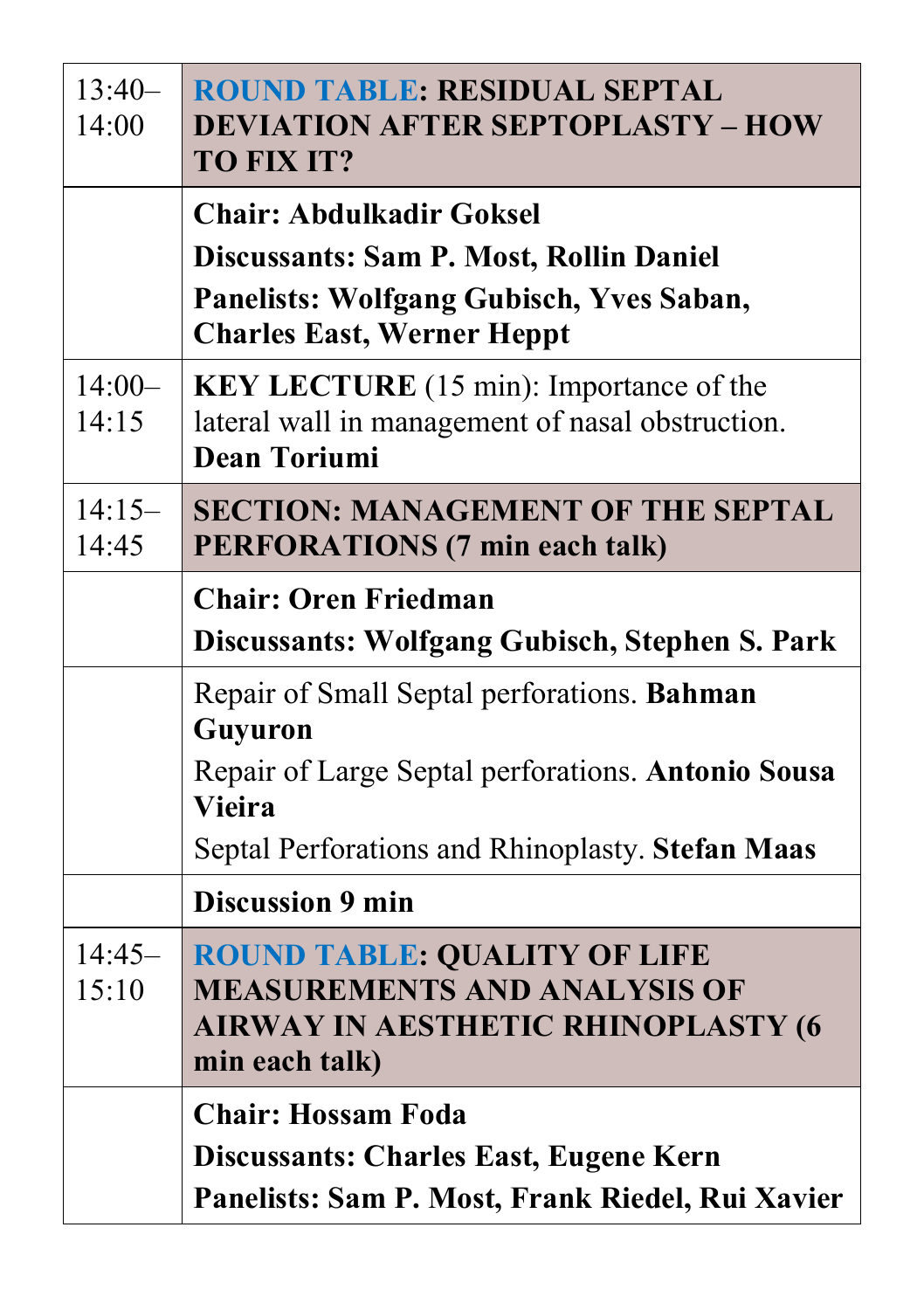|                   | <b>Discussion 7 min</b>                                                                                                                                                                                                                          |
|-------------------|--------------------------------------------------------------------------------------------------------------------------------------------------------------------------------------------------------------------------------------------------|
| $15:10-$<br>15:25 | <b>KEY LECTURE</b> (15 min): The Short Nose.<br><b>Bahman Guyuron</b>                                                                                                                                                                            |
| $15:25-$<br>15:50 | <b>COFFEE BREAK</b>                                                                                                                                                                                                                              |
| $15:50-$<br>16:05 | KEY LECTURE (15 min): Body Language -<br>Myths vs Facts. Stefan Verra                                                                                                                                                                            |
| $16:05-$<br>16:35 | <b>SPECIAL SECTION: NOSE AESTHETICS</b><br><b>DEBATES WITH INTRODUCTION FROM</b><br><b>ROLLIN DANIEL (10 min each talk)</b>                                                                                                                      |
|                   | <b>Chair: Bahman Guyuron</b><br><b>Discussant: Rollin Daniel</b><br>Panelists: Dean Toriumi, Baris Cakir                                                                                                                                         |
| $16:35-$<br>18:00 | <b>SECTION: MODERN TECHNIQUES FOR TIP</b><br><b>RESHAPING (6 min each talk)</b>                                                                                                                                                                  |
|                   | <b>Chair: Roxana Cobo</b><br>Discussants: Rollin Daniel, Dean Toriumi                                                                                                                                                                            |
|                   | Contemporary Anatomy of the lower third of the<br>nose. Peter Palhazi<br>Advanced tip surgery. Aaron Kosins                                                                                                                                      |
|                   | Tip support:<br>The integrated columella strut after 15 years. Alan<br>Landecker<br>Stair Step and T-Cross Graft for Columella Support.<br><b>Milos Kovacevic</b><br>End to Side Septal Extension Graft to Guarantee tip<br>support. Roxana Cobo |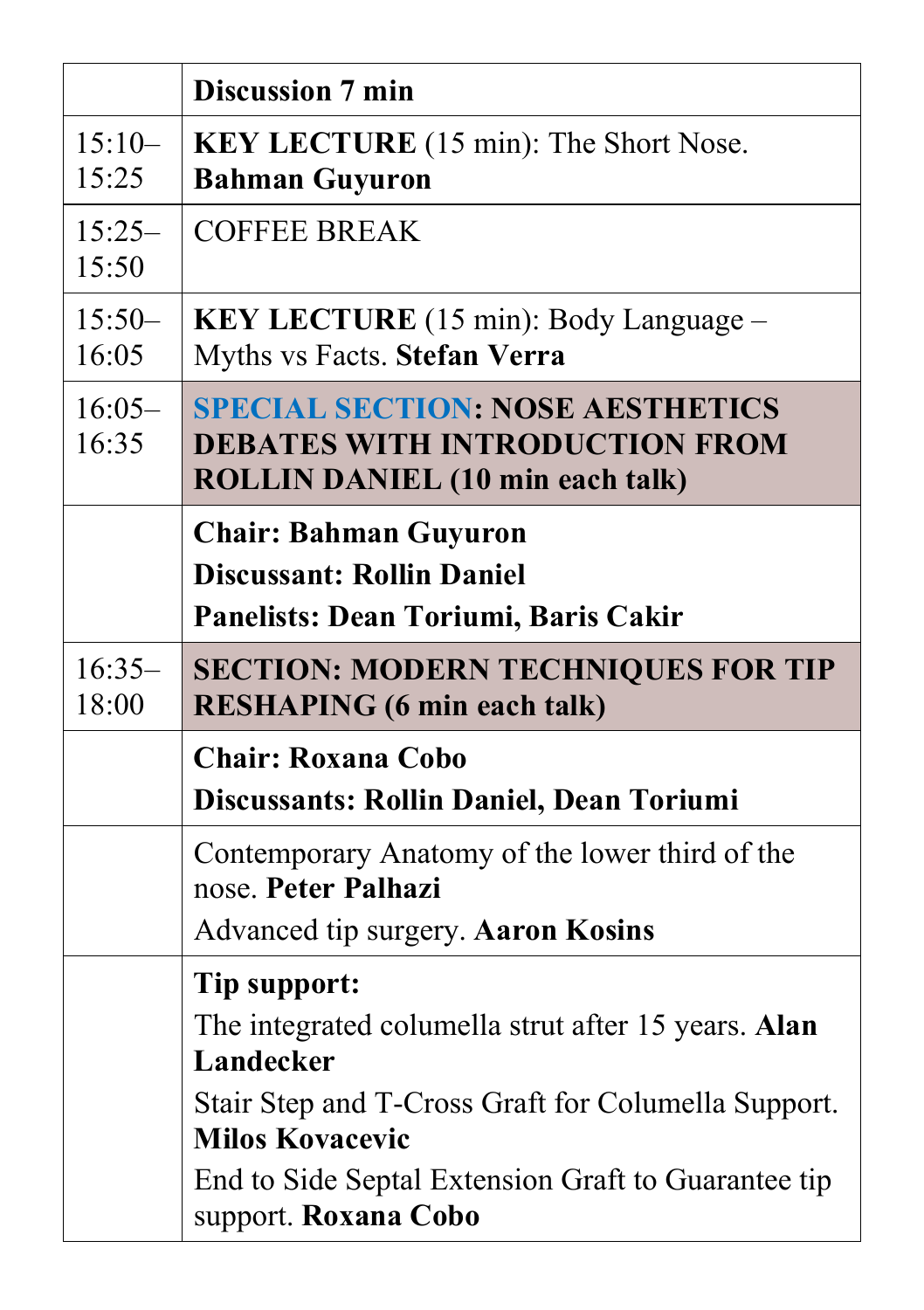|                   | <b>Discussion 4 min</b>                                                                                                                                                                                                                    |
|-------------------|--------------------------------------------------------------------------------------------------------------------------------------------------------------------------------------------------------------------------------------------|
|                   | Tip positioning:<br>Adjusting tip projection and position. Nazim Cerkes<br>LC steal and overlay. Hossam Foda<br>Middle Crura overlay. Baris Cakir                                                                                          |
|                   | <b>Discussion 4 min</b>                                                                                                                                                                                                                    |
|                   | Tip reshaping:<br>Tip reshaping and Alar Lobule. Milos Kovacevic<br>Nasal Tip Shaping with Sutures. Alan Landecker<br>Refinement of the nasal tip. Stephen S. Park<br>Tip modification and asymmetry treatment. Vitaly<br><b>Zholtikov</b> |
|                   | <b>Discussion 5 min</b>                                                                                                                                                                                                                    |
| $18:00-$<br>18:30 | <b>CONTROVERSIAL PANEL: TRANSPOSE OR</b><br><b>NOT TRANSPOSE FOR BULBOUS TIP? (6 min</b><br>each talk)                                                                                                                                     |
|                   | <b>Chair: Fazil Apaydin</b><br>Discussants: Rollin Daniel, Stephen S. Park<br>Yes – Dean Toriumi, Vitaly Zholtikov<br>No – Baris Cakir, Fazil Apaydin                                                                                      |
|                   | <b>Discussion 6 min</b>                                                                                                                                                                                                                    |
| $18:30-$<br>18:45 | <b>KEY LECTURE</b> (15 min): Aesthetic management<br>of the alar/columellar relationship. Dean Toriumi                                                                                                                                     |
| $18:45-$<br>19:00 | <b>ROUND TABLE. TIP SURGERY: WHAT TO</b><br><b>DO WHEN THINGS GO WRONG</b>                                                                                                                                                                 |
|                   | <b>Chair: Olivier Gerbault</b>                                                                                                                                                                                                             |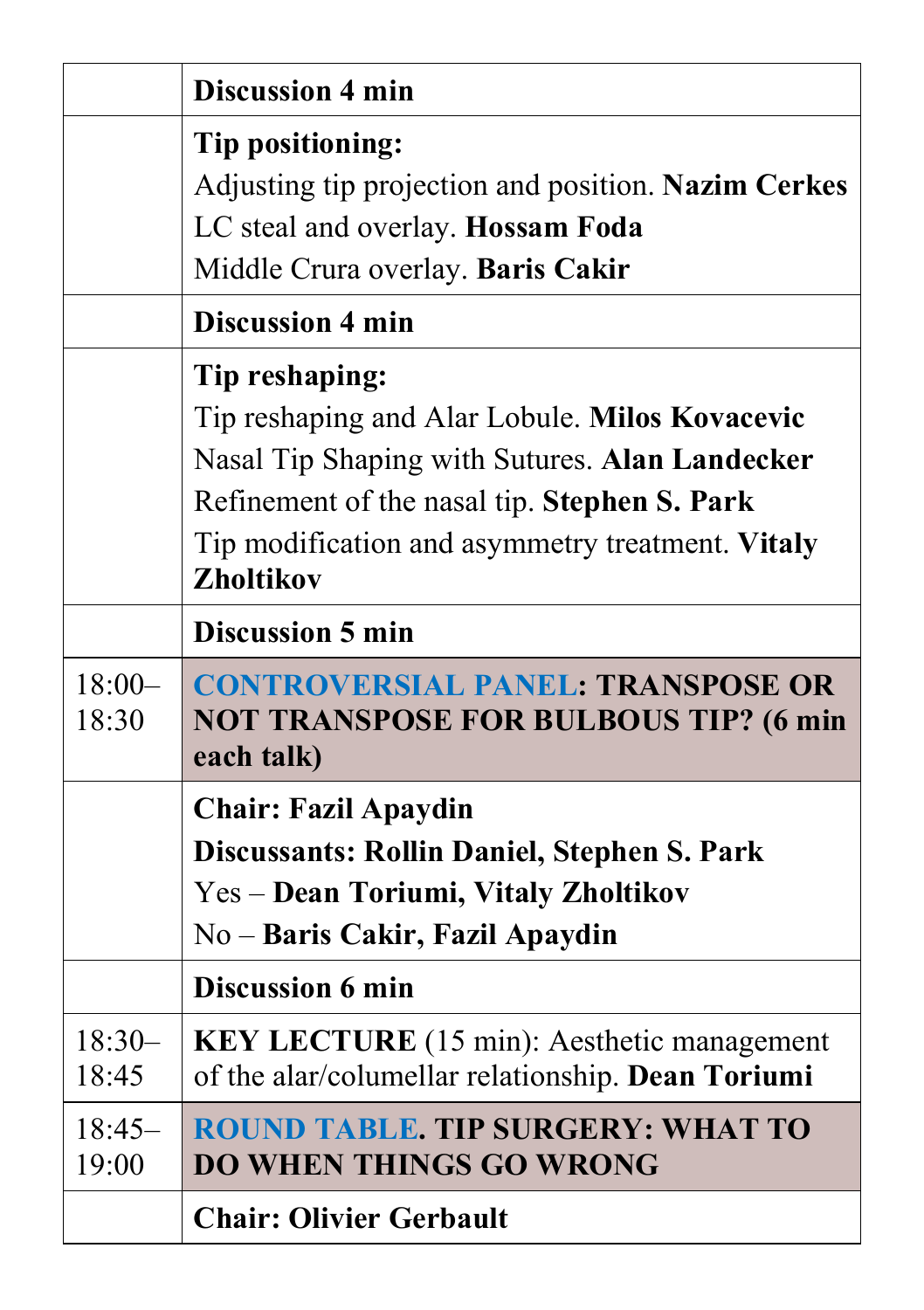|                   | <b>Discussants: Rollin Daniel, Vitaly Zholtikov</b><br>Panelists: Bahman Guyuron, Dean Toriumi,<br><b>Milos Kovacevic</b>                                                             |
|-------------------|---------------------------------------------------------------------------------------------------------------------------------------------------------------------------------------|
| $19:00-$<br>20:05 | <b>VIDEO SECTION: MIDDLE AND LOWER</b><br><b>THIRDS RESHAPING (3 min each video)</b>                                                                                                  |
|                   | <b>Chair: Sergei Vasilyev</b><br>Discussants: Jochen Wurm, Emre Ilhan                                                                                                                 |
|                   | Subtotal septal reconstruction. Jochen Wurm<br>In practice; deal with turbinates. Yves Saban<br>External valve alar-facial batten through an external<br>stab incision. Oren Friedman |
|                   | <b>Discussion 3 min</b>                                                                                                                                                               |
|                   | Managing fixation of nasal tip on deviated septum.<br><b>Alexander Kuzanov</b>                                                                                                        |
|                   | Correction of Hanging Columella. Hossam Foda                                                                                                                                          |
|                   | Tricks to maximise cartilage use for SEG. Charles<br><b>East</b>                                                                                                                      |
|                   | <b>Discussion 3 min</b>                                                                                                                                                               |
|                   | Rotation control in nasal tip surgery. Sebastian<br>Haack                                                                                                                             |
|                   | Lateral Crus Caudocephalic Rotation Suture. Cavid<br>Cabbarzade                                                                                                                       |
|                   | Superior based transposition flap. Suleyman Tas                                                                                                                                       |
|                   | <b>Discussion 3 min</b>                                                                                                                                                               |
|                   | The effect of lateral crural turndown flap. <b>Hamed</b><br><b>Bateni</b>                                                                                                             |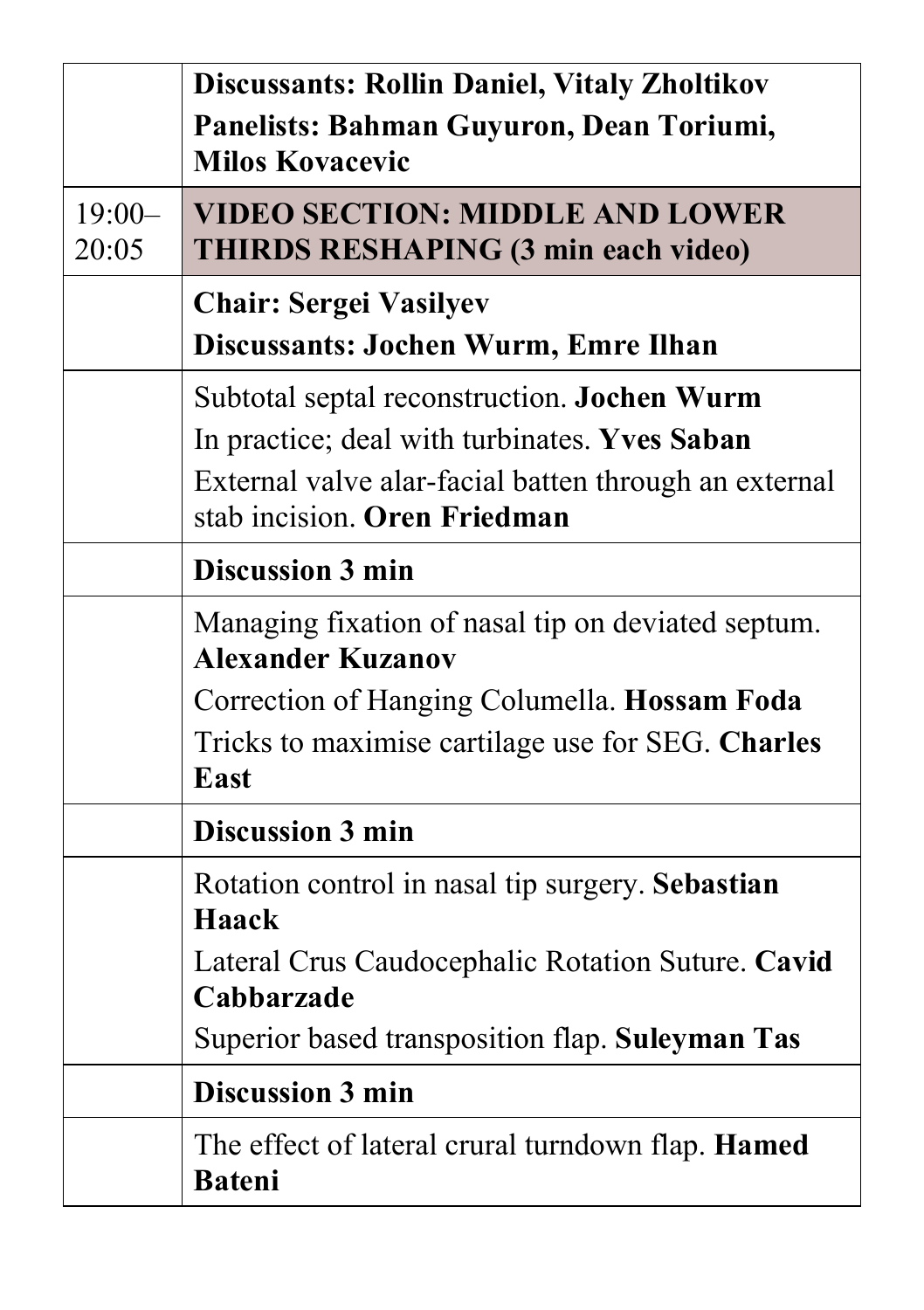|                   | Oblique turn over (4–5 min video). Abdulkadir<br><b>Goksel</b>                                                                                                                  |
|-------------------|---------------------------------------------------------------------------------------------------------------------------------------------------------------------------------|
|                   | Lateral steal plus medial crural overlap. Aaron<br><b>Kosins</b>                                                                                                                |
|                   | Discussion 3 min                                                                                                                                                                |
|                   | Angulated dome defining sutures. Roxana Cobo<br><b>Articulated Rim Grafts. Antonio Sousa Vieira</b><br>Sutures, Grafting and Micrografting for ideal tip<br>surgery. Emre Ilhan |
|                   | Smart tip grafting with glue. Yuri Rusetskiy                                                                                                                                    |
|                   | <b>Discussion 4 min</b>                                                                                                                                                         |
|                   |                                                                                                                                                                                 |
|                   | Room 5 "8th floor"                                                                                                                                                              |
|                   | <b>ORIGINAL MASTER CLASSES (Free). Prior</b><br>registration is required                                                                                                        |
| $12:30-$<br>13:30 | Abdulkadir Goksel "Crooked nose correction". (60<br>min)                                                                                                                        |
| $14:30-$<br>15:30 | Olivier Gerbault "Ultrasonic rhinoplasty to simplify<br>bone reshaping and dorsal preservation". (60 min)                                                                       |
| $17:00-$<br>18:00 | Stefan Verra «The Body Language workshop». (60                                                                                                                                  |
|                   | min)                                                                                                                                                                            |
| $18:15-$<br>19:15 | Akhmed Rakhimov «Face and body contouring<br>using PAL vibrating system». (60 min)                                                                                              |
|                   |                                                                                                                                                                                 |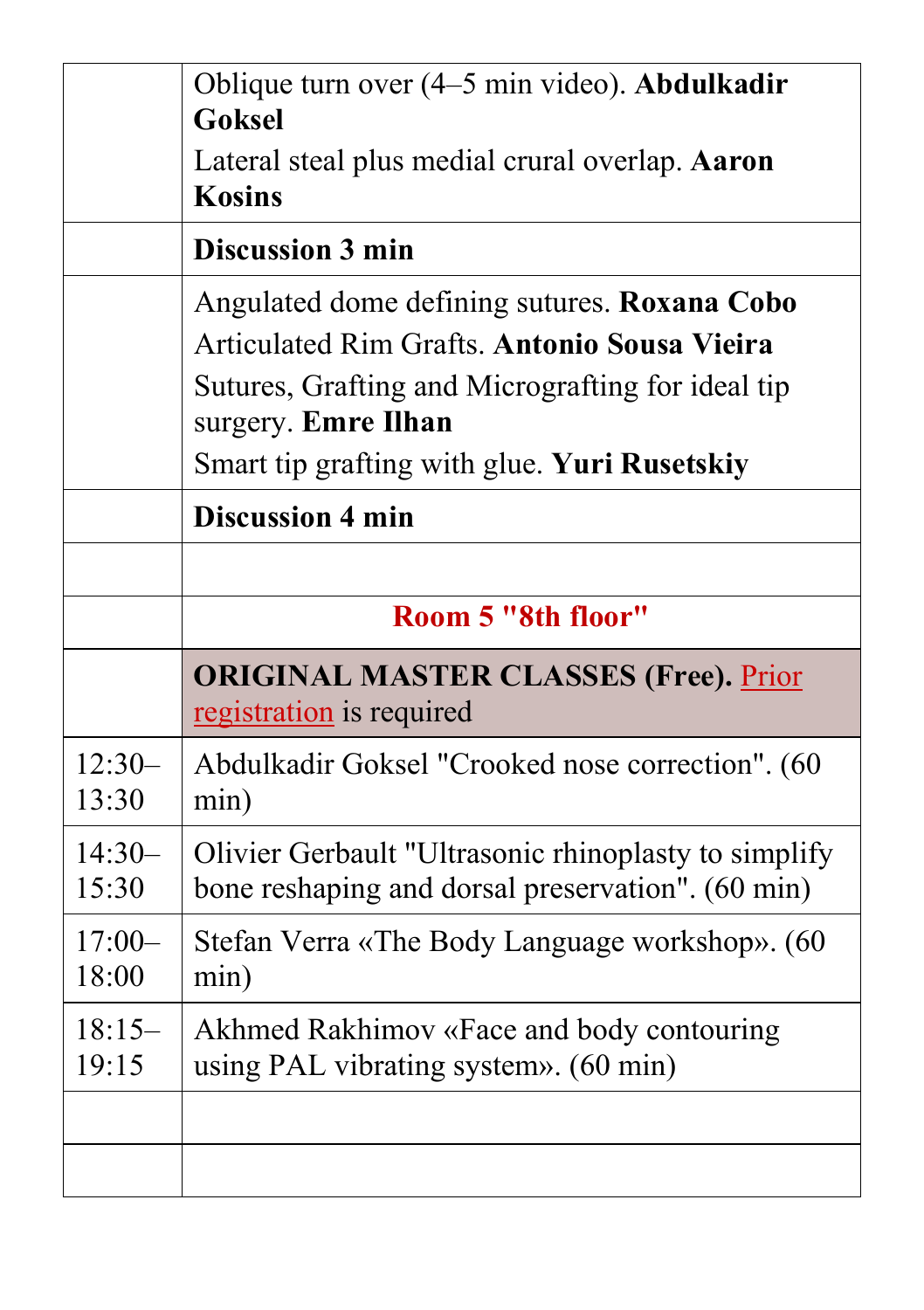|                   | DAY <sub>3</sub><br><b>October 26</b>                                                                              |
|-------------------|--------------------------------------------------------------------------------------------------------------------|
|                   | Room 1 "Nevsky"                                                                                                    |
|                   | <b>LIVE SURGERIES. LIVE VIDEO FROM</b><br><b>OPERATING ROOMS</b>                                                   |
|                   | <b>Moderators: Wolfgang Gubisch, Jay Calvert,</b><br><b>Alan Landecker</b>                                         |
| $06:30-$<br>10:30 | <b>Operating Room 1: Secondary Rhinoplasty. Eren</b><br><b>Tastan</b><br><b>Moderator in OR: Alexander Kuzanov</b> |
| $07:00-$<br>10:30 | <b>Operating Room 2:</b> Secondary Open Rhinoplasty.<br><b>Nazim Cerkes</b>                                        |
|                   | <b>Moderator in OR: Sebastian Haack</b><br>+ Cadaver Dissection. Enrico Robotti                                    |
|                   | <b>KEY LECTURE</b> (15 min): Highlights in secondary<br>rhinoplasty. Wolfgang Gubisch                              |
| $10:45-$<br>11:25 | <b>SECTION: ALAR BASE REFINEMENTS -</b><br>CAN WE IMPROVE OUR RESULTS? (6 min<br>each talk)                        |
|                   | <b>Chair: Nuri Celik</b>                                                                                           |
|                   | Discussants: Hossam Foda, Fazil Apaydin                                                                            |
|                   | Alar base anatomy. Rollin Daniel<br>Alar base surgery. Nazim Cerkes<br>Alar base reduction. Baris Cakir            |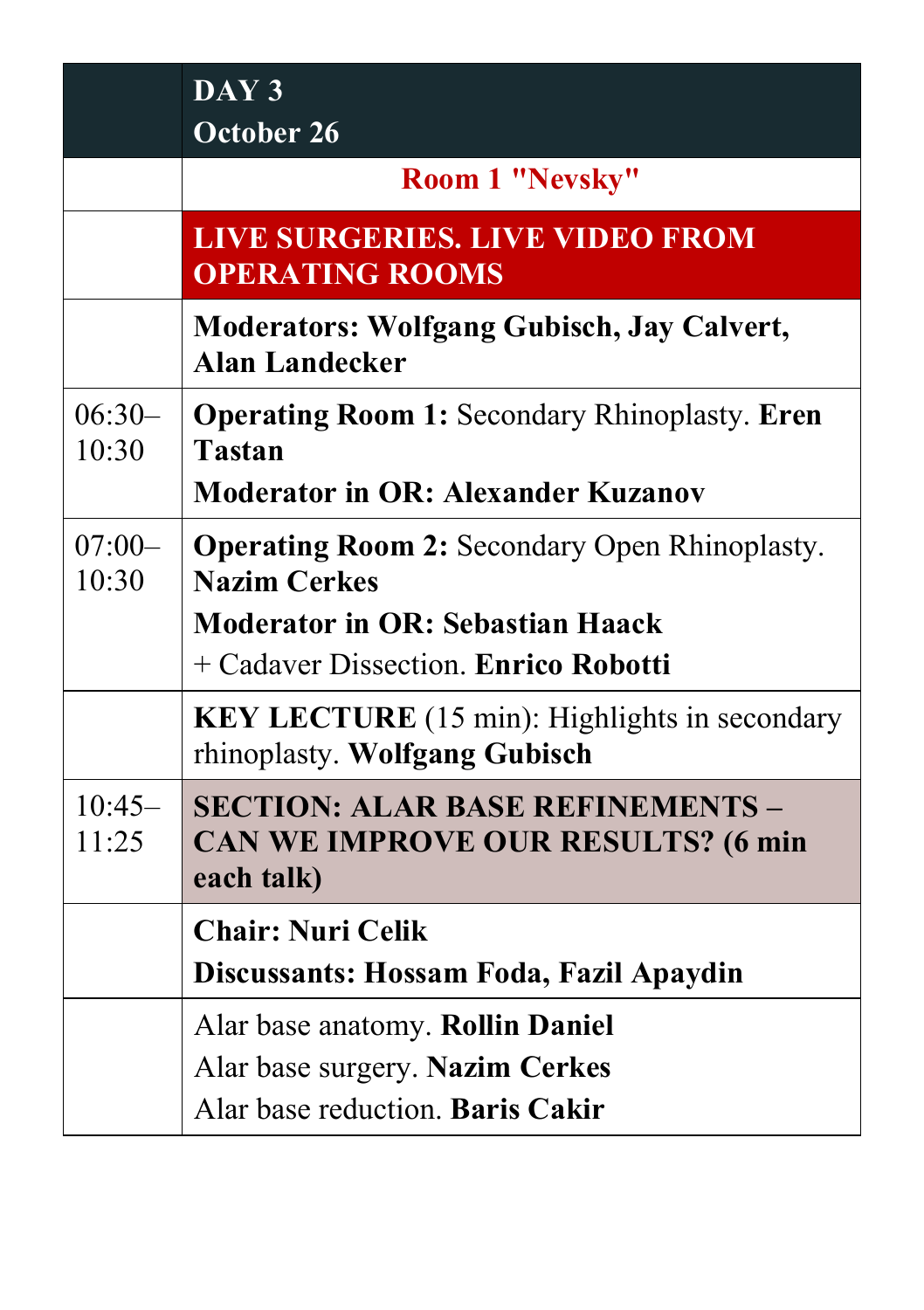|                   | Narrowing of nostrils width without external<br>incisions. Say "no" to traditional stigmas of<br>rhinoplasty. Konstantin Lipski                                                                                                 |
|-------------------|---------------------------------------------------------------------------------------------------------------------------------------------------------------------------------------------------------------------------------|
|                   | <b>Discussion: How to Solve Nostril Asymmetries</b><br>$(10 \text{ min})$                                                                                                                                                       |
| $11:25-$<br>11:40 | <b>KEY LECTURE</b> (15 min): Re-examining<br>management of the alar base. Dean Toriumi                                                                                                                                          |
| $11:40-$<br>12:15 | <b>CONTROVERSIAL PANEL: SEVERELY</b><br><b>THICK OR EXTREMELY THIN SKIN -</b><br><b>WHAT IS WORSE AND HOW TO DEAL</b><br>WITH IT? (5 min each talk)                                                                             |
|                   | <b>Chair: Hamed Bateni</b><br><b>Discussants: Sam P. Most, Aaron Kosins</b><br>Thick skin group: Roxana Cobo, Hossam Foda,<br><b>Alexander Kuzanov</b><br>Thin skin group: Milos Kovacevic, Vitaly<br>Zholtikov, Alan Landecker |
|                   | <b>Discussion 5 min</b>                                                                                                                                                                                                         |
| $12:15-$<br>12:30 | <b>KEY LECTURE</b> (15 min): The Noses with thick<br>skin. Bahman Guyuron                                                                                                                                                       |
| $12:30-$<br>13:00 | <b>SECTION: CAMOUFLAGE AND FINAL</b><br><b>TOUCHES - DIFFERENT TECHNIQUES AND</b><br><b>INNOVATIONS FOR PRIMARIES AND</b><br><b>SECONDARIES</b> (5 min each talk)                                                               |
|                   | <b>Chair: Antonio Sousa Vieira</b><br><b>Discussants: Aaron Kosins, Miguel Goncalves</b><br>Ferreira                                                                                                                            |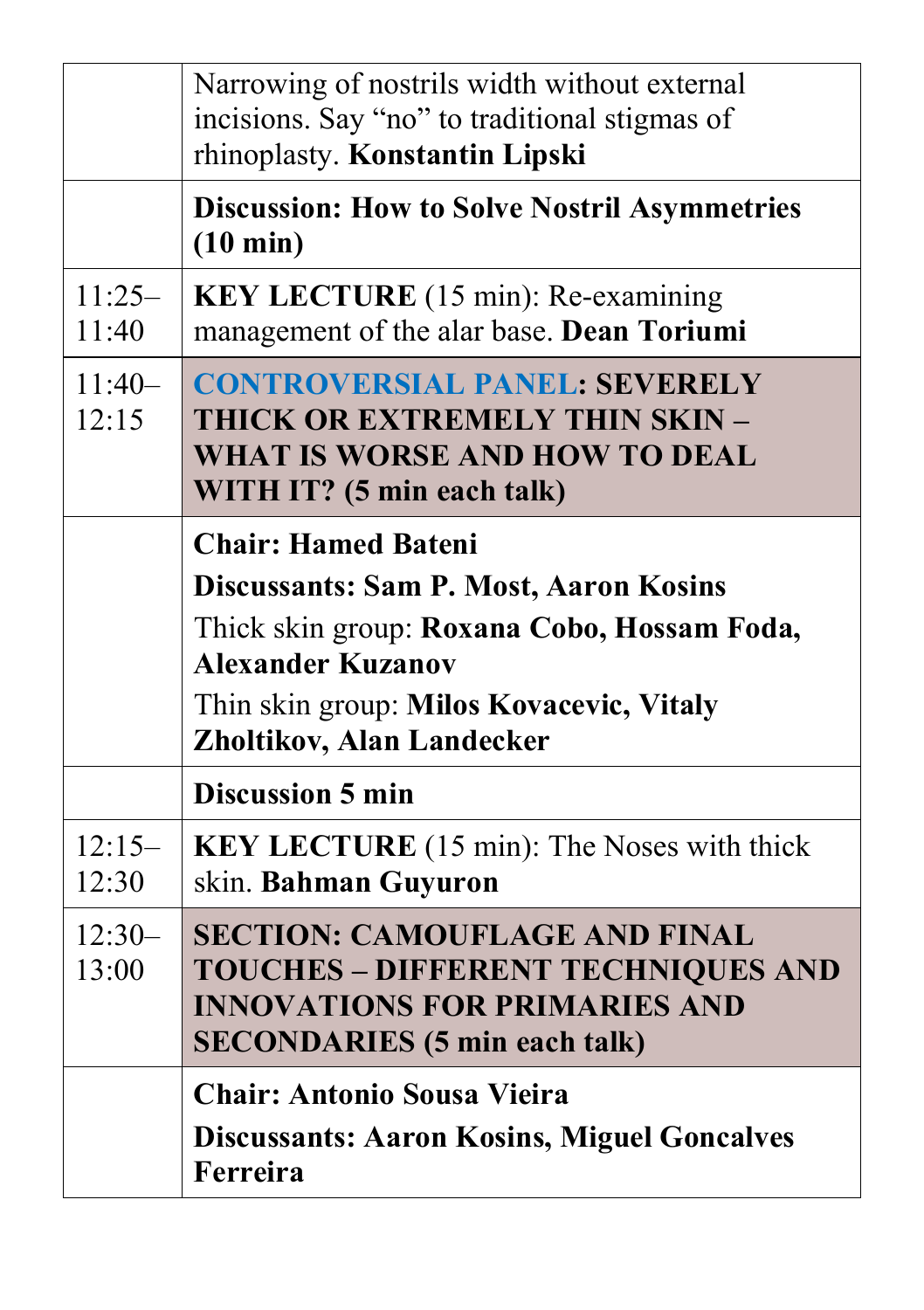|                   | How to use the cartilage gel as a good friend graft.<br><b>Jose Carlos Neves</b>                                                                                                                                           |
|-------------------|----------------------------------------------------------------------------------------------------------------------------------------------------------------------------------------------------------------------------|
|                   | Perichondrial attached diced cartilage in rhinoplasty.<br><b>Hamed Bateni</b>                                                                                                                                              |
|                   | Using the bone dust to close the open roof<br>deformity. Suleyman Tas                                                                                                                                                      |
|                   | Cartilage and Fat Grafts with Platelet Rich Fibrin.<br><b>Milos Kovacevic</b>                                                                                                                                              |
|                   | Final Touches in Rhinoplasty. Roxana Cobo                                                                                                                                                                                  |
|                   | <b>Discussion 5 min</b>                                                                                                                                                                                                    |
| $13:00-$<br>13:15 | KEY LECTURE (15 min): Nuances in costal<br>cartilage grafting. Dean Toriumi                                                                                                                                                |
| $13:15-$<br>14:30 | <b>SECTION: DORSUM AND RADIX</b><br><b>AUGMENTATION WITH RIB, EAR, FASCIA</b><br>AND DICED CARTILAGE FOR PRIMARIES<br><b>AND SECONDARIES - HOW TO INCREASE</b><br><b>PREDICTABILITY OF THE GRAFTS (6 min</b><br>each talk) |
|                   |                                                                                                                                                                                                                            |
|                   | <b>Chair: Jose Carlos Neves</b>                                                                                                                                                                                            |
|                   | Discussants: Milos Kovacevic, Bahman Guyuron                                                                                                                                                                               |
|                   | Dorsal Augmentation with rib cartilage. Alan<br>Landecker                                                                                                                                                                  |
|                   | Different ways to carve costal cartilage grafts. <b>Fazil</b><br>Apaydin                                                                                                                                                   |
|                   | Double conchal L-strut for augmentation. Werner<br><b>Heppt</b>                                                                                                                                                            |
|                   | <b>Discussion 5 min</b>                                                                                                                                                                                                    |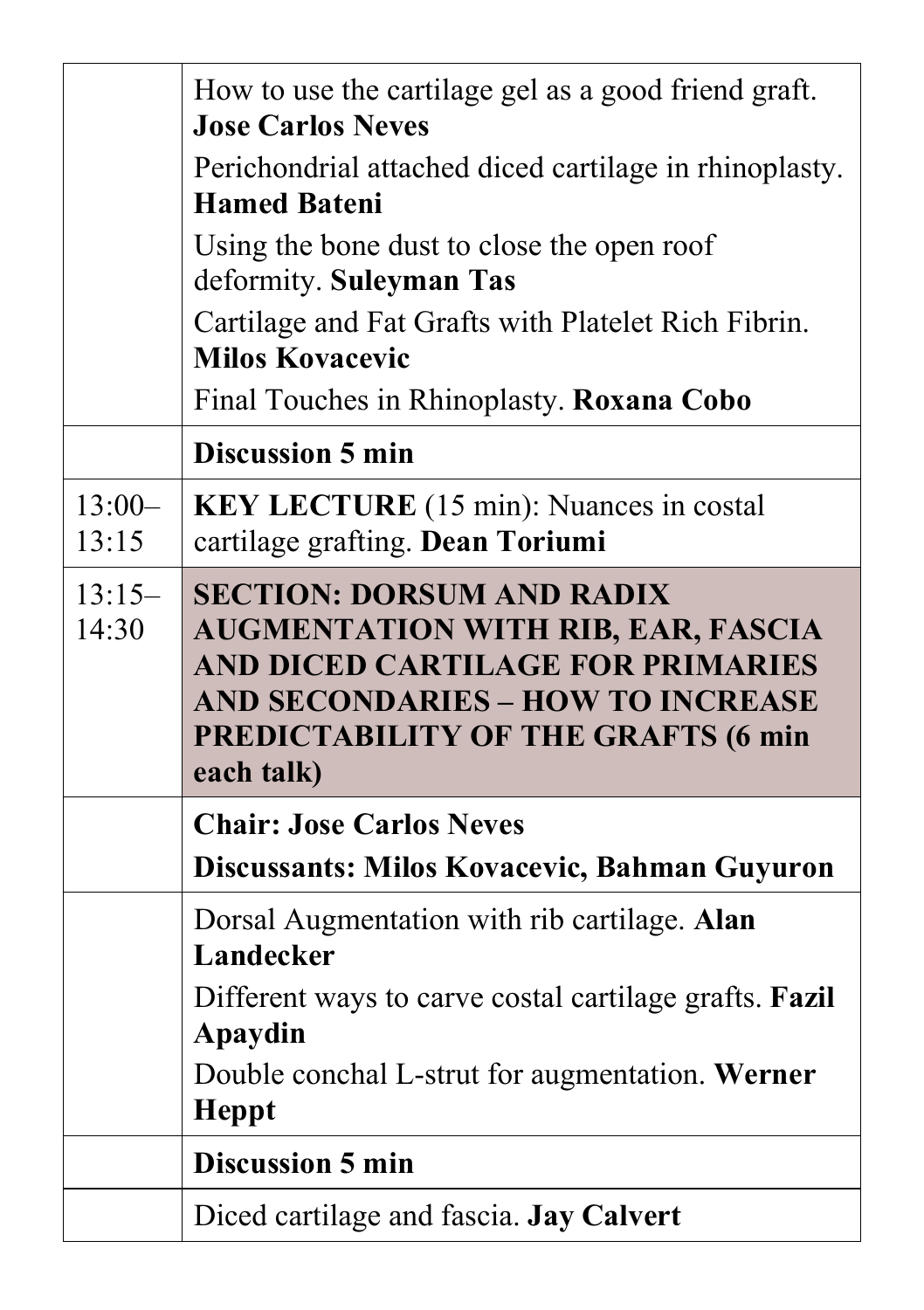|                   | DC-RAF (Rectus Abdominis Fascia). Nazim                                                                                                                       |
|-------------------|---------------------------------------------------------------------------------------------------------------------------------------------------------------|
|                   | <b>Cerkes</b>                                                                                                                                                 |
|                   | The "designed" DCF graft, its variations and the<br><b>SPF-SPLF. Enrico Robotti</b>                                                                           |
|                   | High spreaders and fixed double layered fascia or<br>thin DCF. Vitaly Zholtikov                                                                               |
|                   | <b>Discussion 5 min</b>                                                                                                                                       |
|                   | Diced rib cartilage graft and fibrin glue. Sam P.<br><b>Most</b>                                                                                              |
|                   | Free diced cartilage augmentation. Wolfgang<br><b>Gubisch</b>                                                                                                 |
|                   | Radix augmentation. Nuri Celik                                                                                                                                |
|                   | <b>Discussion 5 min</b>                                                                                                                                       |
| $14:30-$<br>14:45 | <b>KEY LECTURE</b> (15 min): Complications,<br>Prevention, Management. Bahman Guyuron                                                                         |
| $14:45-$<br>15:15 | <b>ROUND TABLE. RISK FACTORS FOR</b><br><b>RHINOPLASTY - DISCUSSION WITH</b><br><b>EXPERTS WITH SPECIAL TASK FOR</b><br><b>EVERY OF THEM (5 min per case)</b> |
|                   | <b>Chair: Bahman Guyuron</b>                                                                                                                                  |
|                   | Discussants: Fazil Apaydin, Rollin Daniel                                                                                                                     |
|                   | <b>Panelists:</b>                                                                                                                                             |
|                   | <b>Nuri Celik</b> $-$ long intermediate crura                                                                                                                 |
|                   | <b>Olivier Gerbault</b> – short bones                                                                                                                         |
|                   | <b>Abdulkadir Goksel</b> – weak cartilages condition                                                                                                          |
|                   | <b>Aaron Kosins - ADDN</b>                                                                                                                                    |
|                   | <b>Enrico Robotti</b> – mature nose                                                                                                                           |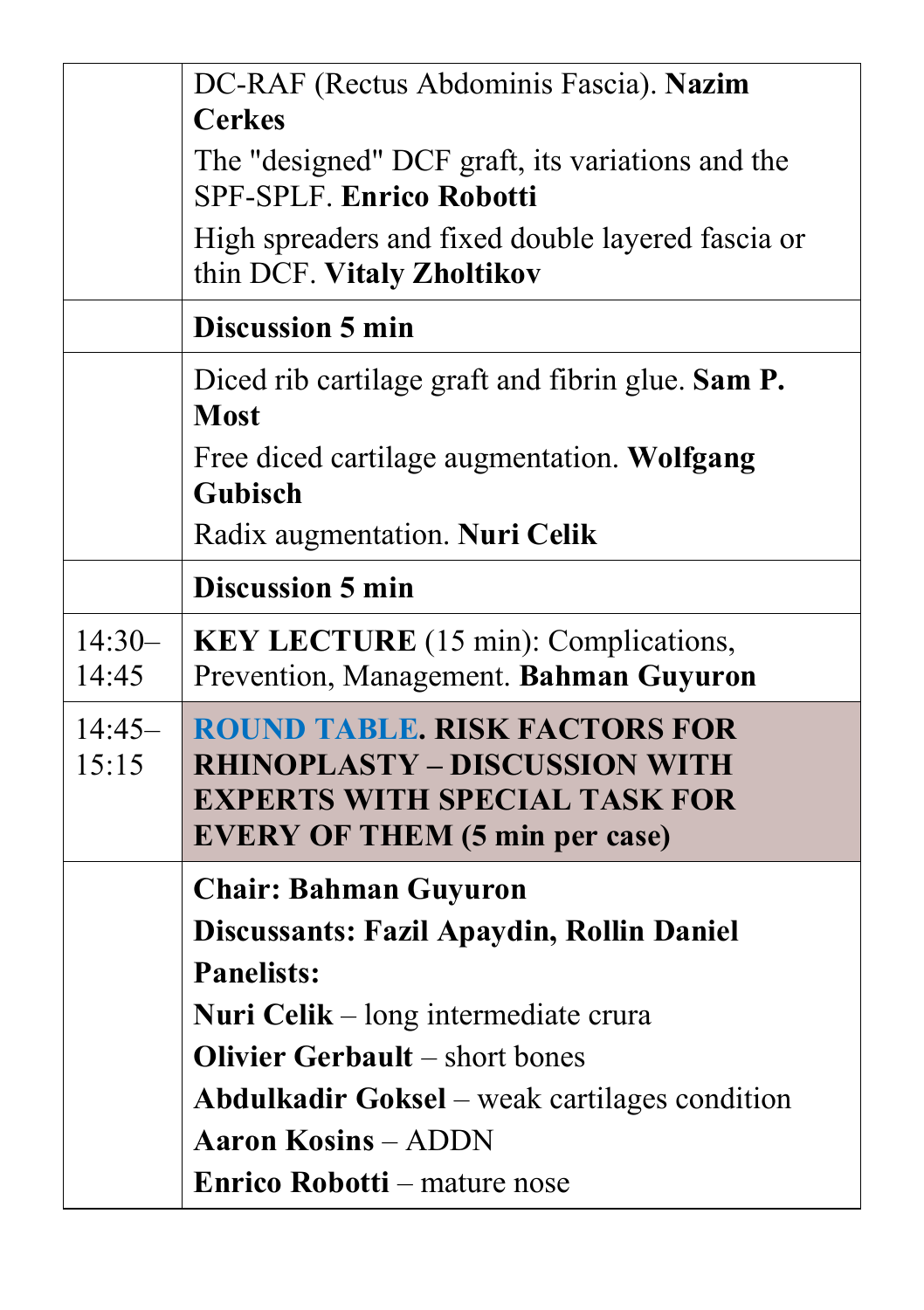|                   | <b>Discussion 5 min</b>                                                                                                                                                                                                                                                                                                                                                                                 |
|-------------------|---------------------------------------------------------------------------------------------------------------------------------------------------------------------------------------------------------------------------------------------------------------------------------------------------------------------------------------------------------------------------------------------------------|
| $15:15-$<br>15:50 | <b>SECTION: PREVENTION AND</b><br><b>MANAGEMENT OF COMPLICATIONS (6 min</b><br>each talk)                                                                                                                                                                                                                                                                                                               |
|                   | <b>Chair: Alan Landecker</b><br><b>Discussants: Olivier Gerbault, Nazim Cerkes</b>                                                                                                                                                                                                                                                                                                                      |
|                   | Things should not be done in rhinoplasty. Cavid<br>Cabbarzade<br>Fillers for the nose. Miniinvasive manipulation with<br>the risk of severe complications. Sergei Vasilyev<br>Rhinoplasty Following Previous Filler Injections.<br>Roxana Cobo<br>Management of ophthalmic mishaps after<br>rhinoplasty. Hamed Bateni<br>Treatment of nasal bones defects after rhinoplasty.<br><b>Olivier Gerbault</b> |
|                   | <b>Discussion 5 min</b>                                                                                                                                                                                                                                                                                                                                                                                 |
| $15:50-$<br>16:15 | <b>COFFEE BREAK</b>                                                                                                                                                                                                                                                                                                                                                                                     |
| $16:15-$<br>16:45 | <b>ROUND TABLE, POLLYBEAK DEFORMITY:</b><br><b>PREVENTION &amp; MANAGEMENT</b><br>(introduction + case discussion) (7 min each talk)                                                                                                                                                                                                                                                                    |
|                   | <b>Chair: Rollin Daniel</b><br>Discussants: Dean Toriumi, Alan Landecker<br>Panelists: Bahman Guyuron, Wolfgang Gubisch,<br><b>Hossam Foda</b><br><b>Discussion 9 min</b>                                                                                                                                                                                                                               |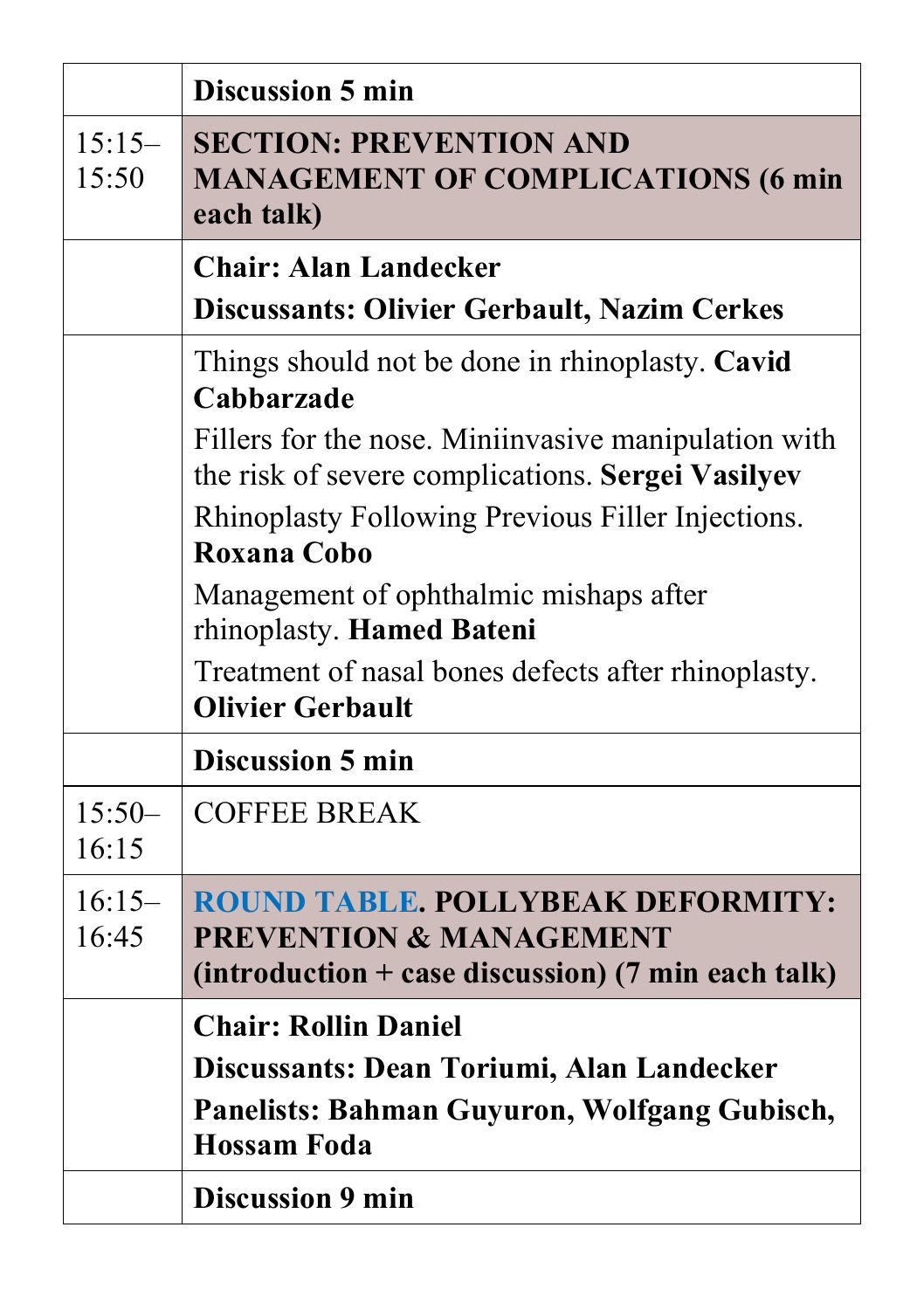| $16:45-$<br>18:05 | <b>SECTION: ADVANCED TECHNIQUES FOR</b><br><b>SECONDARY RHINOPLASTY (7 min each</b><br>talk)                                                                                                                                              |
|-------------------|-------------------------------------------------------------------------------------------------------------------------------------------------------------------------------------------------------------------------------------------|
|                   | <b>Chair: Alexander Kuzanov</b><br>Discussants: Enrico Robotti, Jay Calvert                                                                                                                                                               |
|                   | <b>General and airway problems:</b><br>Problems which we meet during secondary<br>rhinoplasty. Alexander Kuzanov<br>Analysis and techniques in revision rhinoplasty<br><b>Jochen Wurm</b><br>Opening the Compromised Airway. Charles East |
|                   | <b>Skin problems:</b><br>Skin treatment in secondary rhinoplasty patients.<br><b>Werner Heppt</b><br>Salvaging the Skin Envelope. Dean Toriumi                                                                                            |
|                   | Dorsum problems:<br>Reconstruction of the over-resected nose. Sam P.<br><b>Most</b><br><b>Total Dorsal Reconstruction. Alan Landecker</b>                                                                                                 |
|                   | Tip problems:<br>Nasal tip reconstruction in secondary rhinoplasty.<br><b>Nazim Cerkes</b><br>Treating the Retracted Ala. Enrico Robotti<br>Premaxillary Augmentation. Tevfik Sozen                                                       |
|                   | <b>Discussion 10 min</b>                                                                                                                                                                                                                  |
| $18:05-$<br>18:20 | <b>KEY LECTURE</b> (15 min): Structural Secondary<br>Rhinoplasty. Dean Toriumi                                                                                                                                                            |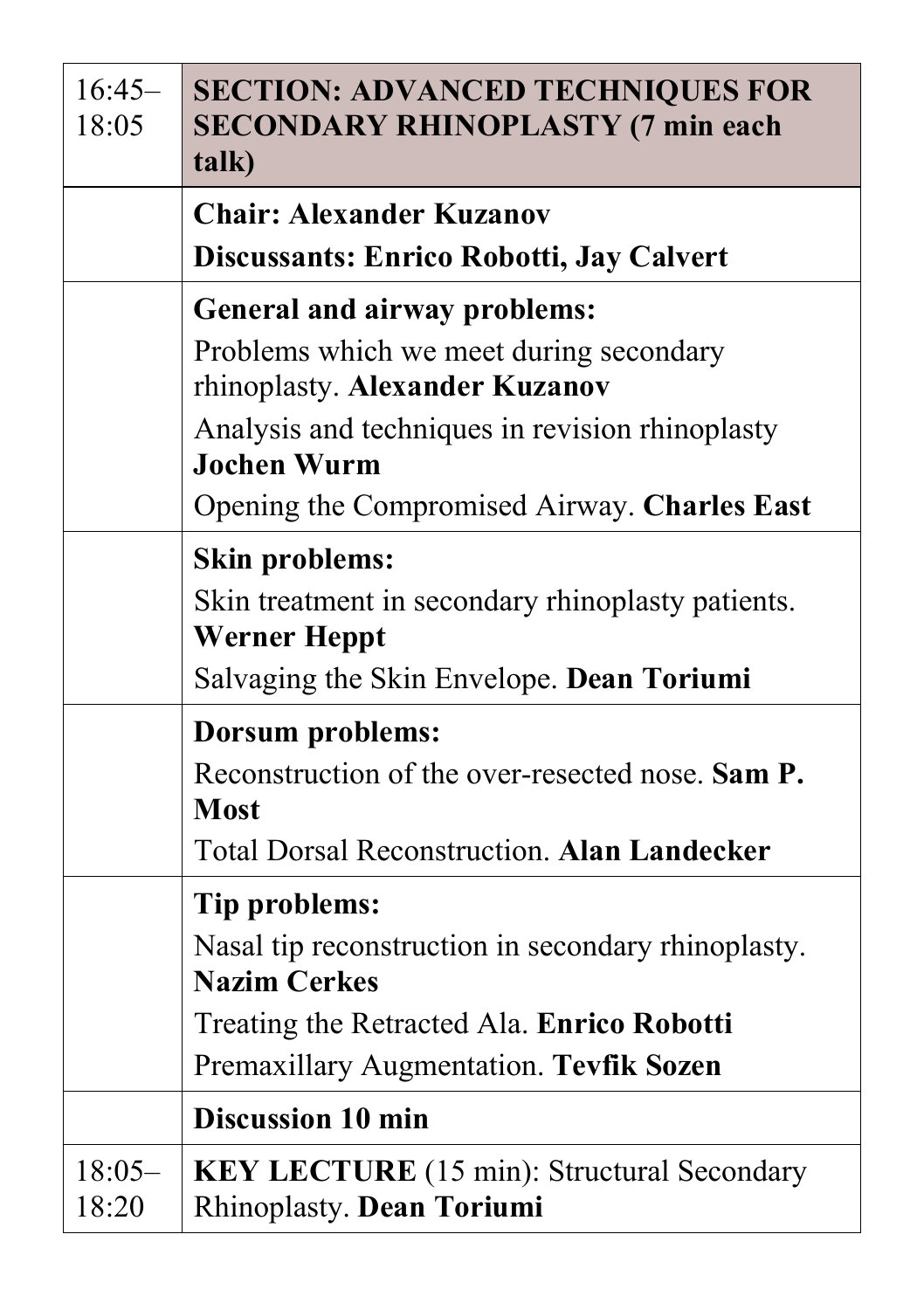| $18:20-$<br>18:50 | <b>VIDEO SECTION: DIFFICULT PRIMARIES</b><br><b>AND SECONDARIES (3 min each video)</b>                                                                                                    |
|-------------------|-------------------------------------------------------------------------------------------------------------------------------------------------------------------------------------------|
|                   | <b>Chair: Cavid Cabbarzade</b><br>Discussant: Nuri Celik                                                                                                                                  |
|                   | Costal Cartilage Harvesting. Eren Tastan<br>Endoscopic Rib Harvesting. Abdulkadir Goksel<br>Ear cartilage and temporal fascia harvest. Werner<br><b>Heppt</b>                             |
|                   | <b>Discussion 3 min</b>                                                                                                                                                                   |
|                   | Composite graft placement. Jay Calvert<br>Elongation of underdeveloped and short alar<br>cartilages. Nazim Cerkes<br>Management of the overdeveloped long alar<br>cartilages. Hossam Foda |
|                   | <b>Discussion 3 min</b>                                                                                                                                                                   |
| $18:50-$<br>19:50 | <b>SECTION WITH TITANS. WHAT I HAVE</b><br><b>LEARNED ABOUT RHINOPLASTY IN 30</b><br><b>YEARS</b> (10 min each talk)                                                                      |
|                   | <b>Chair: Eugene Kern</b><br><b>Discussants: Olivier Gerbault, Vitaly Zholtikov</b><br>Panelists: Wolfgang Gubisch, Rollin Daniel, Dean<br>Toriumi, Bahman Guyuron                        |
|                   |                                                                                                                                                                                           |
|                   | Room 5 "8th floor"                                                                                                                                                                        |
|                   | <b>ORIGINAL MASTER CLASSES (Free). Prior</b><br>registration is required                                                                                                                  |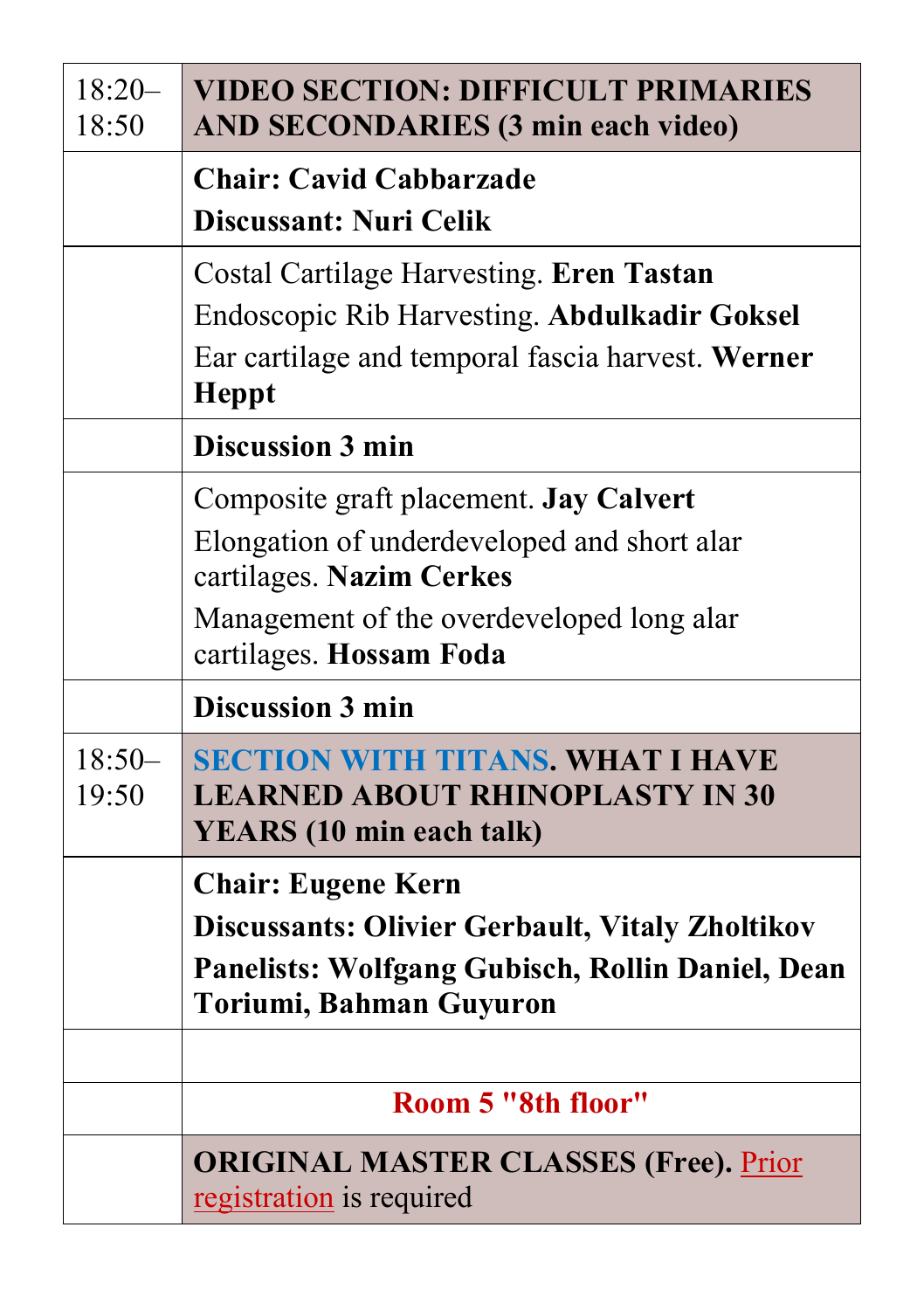| $08:45-$<br>09:45 | Aaron Kosins "Understanding preservation<br>rhinoplasty". (60 min)                                                     |
|-------------------|------------------------------------------------------------------------------------------------------------------------|
| $10:00-$<br>12:00 | Bahman Guyuron "What I have learned about<br>rhinoplasty in 40 years". (120 min)                                       |
| $12:15-$<br>13:15 | Wolfgang Gubisch "Mastering the septum – the key<br>for successful rhinoplasty". (60 min)                              |
| $13:30-$<br>16:00 | Dean Toriumi "Interactive video session with<br>discussion through out the video: secondary<br>rhinoplasty". (150 min) |
| $16:15-$<br>17:45 | Stephen S. Park "Nasal reconstruction in the 21st<br>century". (90 min)                                                |
| $18:00-$<br>19:00 | Emre Ilhan "Full powered osteoplasty for precision<br>in rhinoplasty". (60 min)                                        |
|                   |                                                                                                                        |
|                   |                                                                                                                        |
|                   | DAY <sub>4</sub><br><b>October 27</b>                                                                                  |
|                   | <b>Anatomical theater</b>                                                                                              |
|                   | <b>DISSECTION COURSE "Structural Rhinoplasty</b><br>with Piezo" (for limited group)                                    |
|                   |                                                                                                                        |
|                   | <b>DISSECTION COURSE "Preservation</b><br><b>Rhinoplasty"</b> (for limited group)                                      |
|                   |                                                                                                                        |
|                   | <b>Room 2 "Admiralty"</b>                                                                                              |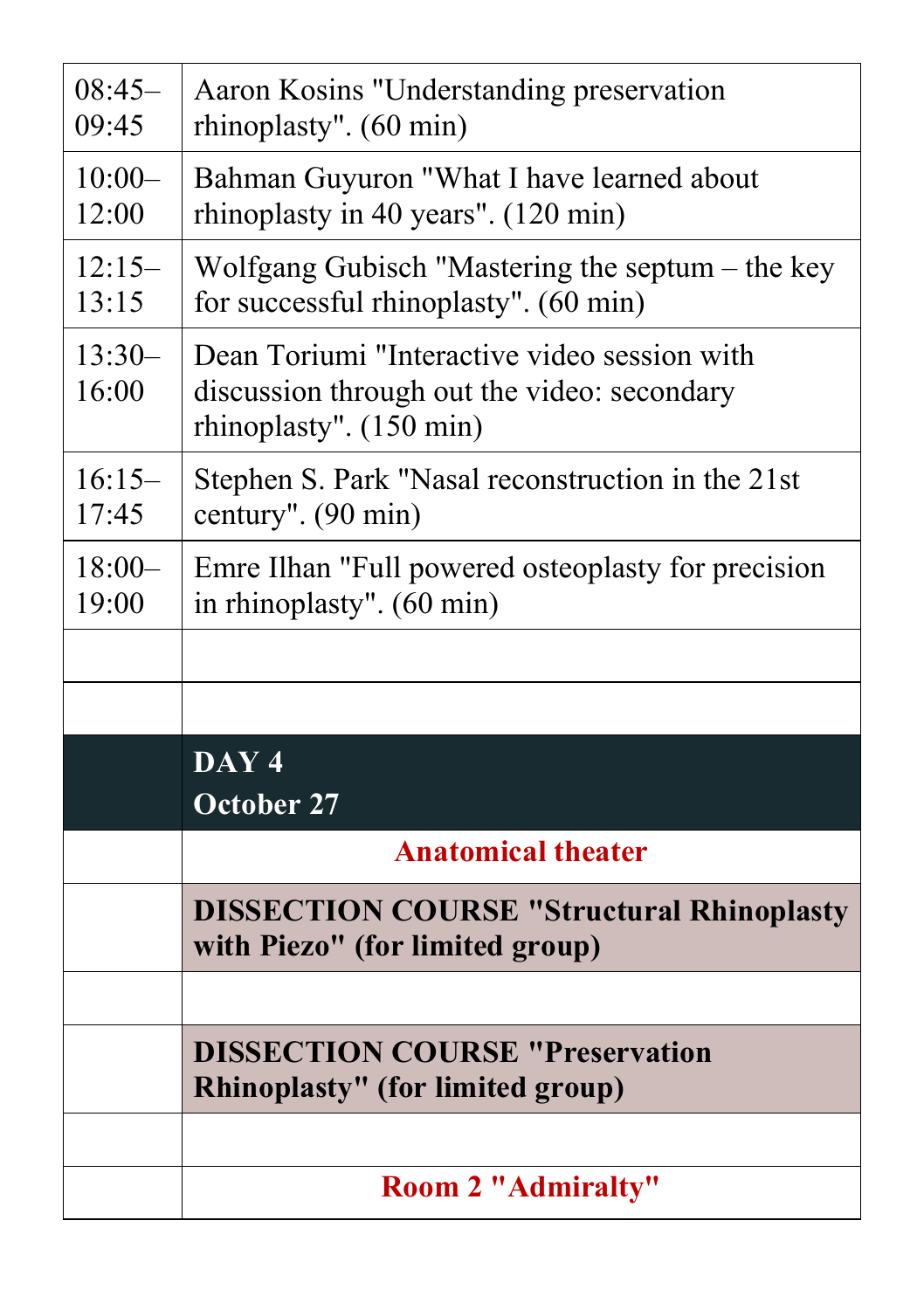|                   | <b>ORIGINAL MASTER CLASSES (Free). Prior</b><br>registration is required |
|-------------------|--------------------------------------------------------------------------|
| $09:00-$          | Yves Saban "Preservation rhinoplasty: concept and                        |
| 10:00             | practice". $(60 \text{ min})$                                            |
| $10:10-$<br>11:10 | Baris Cakir "Preservation rhinoplasty". (60 min)                         |
| $11:20-$          | Rollin Daniel "What I have learned about                                 |
| 12:20             | rhinoplasty in 30 years". (60 min)                                       |
| $12:30-$          | Milos Kovacevic "New ideas in rhinoplasty". (60                          |
| 13:30             | min)                                                                     |
| $13:40-$          | Werner Heppt "Pre- and postoperative management                          |
| 14:40             | of rhinoplasty patients". (60 min)                                       |
|                   |                                                                          |
|                   |                                                                          |
|                   | <b>Room 4 "Moscow"</b>                                                   |
|                   | <b>ORIGINAL MASTER CLASSES (Free). Prior</b><br>registration is required |
| $09:00-$          | Nuri Celik "The importance of inclination angles of                      |
| 10:00             | the tip cartilages for surgical planning". (60 min)                      |
| $10:10-$          | Nazim Cerkes "Secondary rhinoplasty $-$ key to                           |
| 12:10             | success". $(120 \text{ min})$                                            |
| $12:20-$          | Wolfgang Gubisch "Our actual concept in primary                          |
| 14:20             | rhinoplasty". (120 min)                                                  |
| $14:30-$<br>15:30 | Eren Tastan "Revision rhinoplasty". (60 min)                             |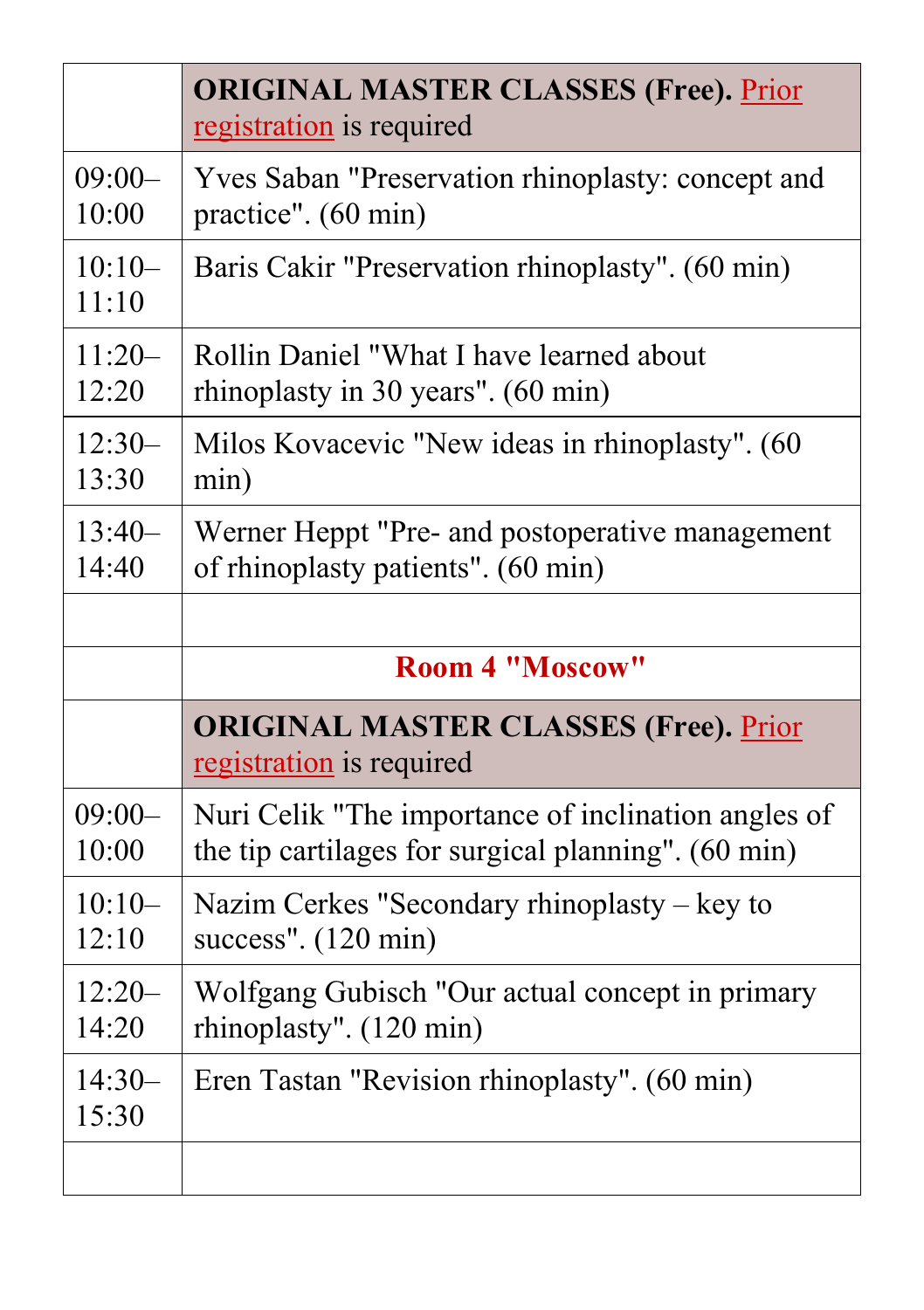|                   | <b>Room 5 "8th Floor"</b>                                                |
|-------------------|--------------------------------------------------------------------------|
|                   | <b>ORIGINAL MASTER CLASSES (Free). Prior</b><br>registration is required |
| $09:00-$          | Alan Landecker "Refinements in secondary                                 |
| 10:00             | rhinoplasty". (60 min)                                                   |
| $10:10-$          | Enrico Robotti "Use of rib in revision rhinoplasty:                      |
| 11:10             | strategies and pearls". (60 min)                                         |
| $11:20-$<br>12:20 | Jay Calvert "Nasal tip reconstruction". (60 min)                         |
| $12:30-$          | Sam P. Most "My approach to nasal surgery". (60                          |
| 13:30             | min)                                                                     |
| $13:40-$<br>14:40 | Hossam Foda "Revision rhinoplasty". (60 min)                             |
|                   |                                                                          |
|                   | Room 6 "Kazan"                                                           |
|                   | <b>ORIGINAL MASTER CLASSES (Free). Prior</b><br>registration is required |
| $09:00-$          | Charles East "Where have I come from and where                           |
| 10:00             | am I going in rhinoplasty?". (60 min)                                    |
| $10:10-$          | Suleyman Tas "The pearls of closed rhinoplasty".                         |
| 11:10             | $(60 \text{ min})$                                                       |
| $11:20-$          | Stefan Maas "Full protected powered rhinoplasty".                        |
| 12:20             | $(60 \text{ min})$                                                       |
| $12:30-$          | Roxana Cobo "Ethnic rhinoplasty challenges and                           |
| 13:30             | solutions". (60 min)                                                     |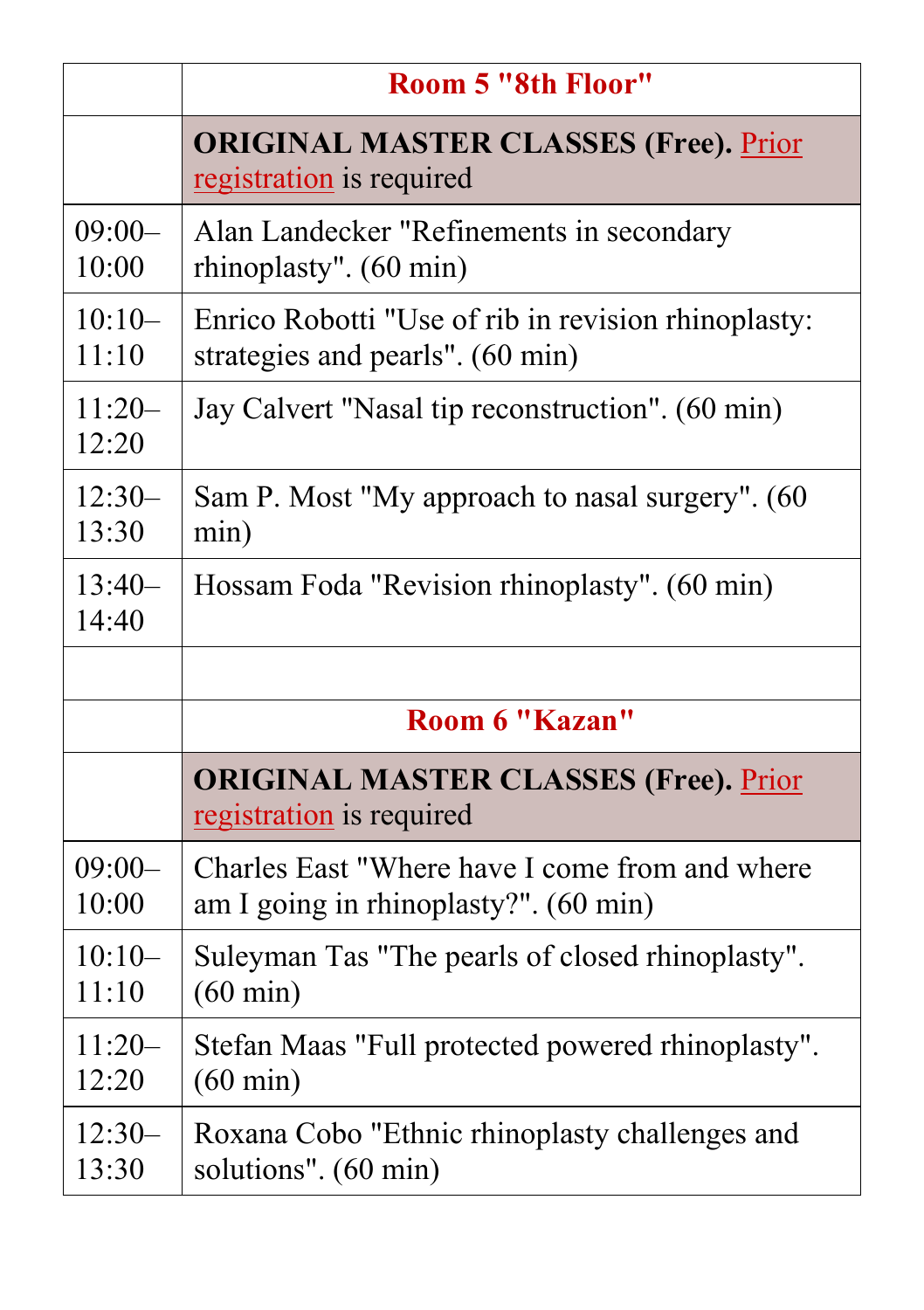| $13:40-$<br>14:40 | Daniel F. a Wengen "Soft tissue stabilization of the<br>nose by Titanium Implants: A new frontier". (60<br>min)     |
|-------------------|---------------------------------------------------------------------------------------------------------------------|
|                   |                                                                                                                     |
|                   | <b>Room 3 "Saint Petersburg"</b>                                                                                    |
| $07:30-$<br>09:30 | <b>FREE PAPERS (6 min each talk)</b>                                                                                |
|                   | Moderators: Olivier Gerbault, Konstantin Lipski                                                                     |
|                   | Rhinoplasty: how to start. Lilith Manukyan                                                                          |
|                   | Dynamic video-photo studio: a major revolution in<br>rhinoplasty documentation. David Safaryan                      |
|                   | Aesthetic modification with combined orthognathic<br>surgery and closed rhinoplasty. Alessandro Marano              |
|                   | <b>Discussion 3 min</b>                                                                                             |
|                   | Nasal dorsum refining modalities. Aleksandar<br><b>Dusanovic</b>                                                    |
|                   | Use of Spreader Flaps Without Dorsal Hump<br>Reduction and the Effect on Nasal Function. Daniel<br>Ward             |
|                   | Closed preservation rhinoplasty with Piezo. Vuqar<br><b>Ferhadov</b>                                                |
|                   | <b>Discussion 3 min</b>                                                                                             |
|                   | Concept of Anatomic Columellar Strut Grafting in<br>Rhinoplasty: An Algorithmic Approach. Sofia<br><b>Santareno</b> |
|                   | Tip Refinement in Rhinoplasty with SEG and<br>Subdommal Graft Combination. Pedro Nery<br><b>Bersan</b>              |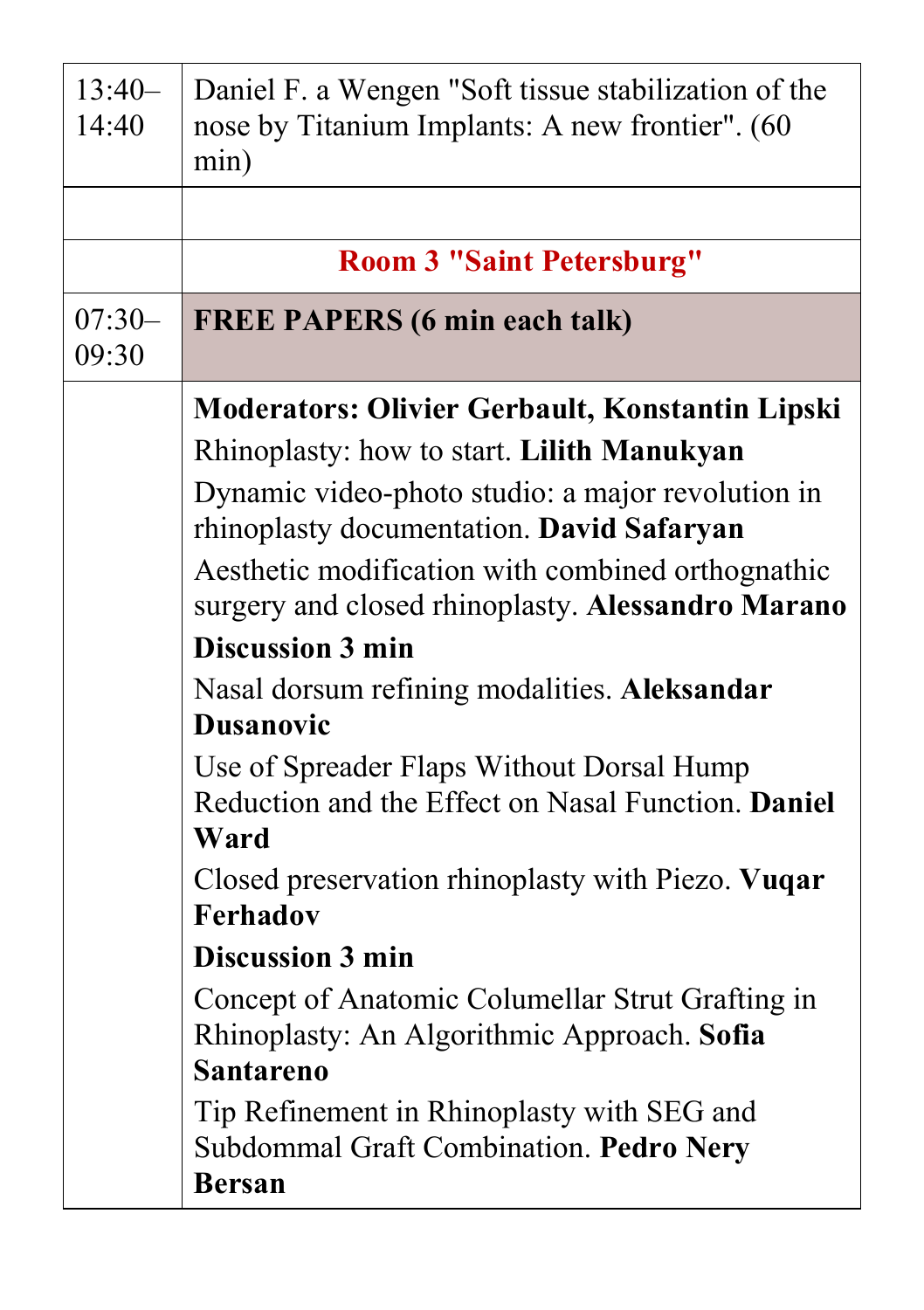|                   | <b>Discussion 3 min</b>                                                                             |
|-------------------|-----------------------------------------------------------------------------------------------------|
|                   | Ring Rim Graft for Rhinoplasty. Fatih Mehmet                                                        |
|                   | Hanege                                                                                              |
|                   | Short columella / under projected asian / indian                                                    |
|                   | noses – correction of age old practice. Monisha                                                     |
|                   | Kapoor                                                                                              |
|                   | <b>Discussion 2 min</b>                                                                             |
|                   | Aesthetic reconstruction of the nose defects. From<br>reconstruction to restoration. Kseniya Gileva |
|                   | The "Nigiri Graft" for dorsum augmentation. Helena<br><b>Silveira</b>                               |
|                   | Application variants of DCF for primary and<br>secondary rhinoplasty. Viktor Nuzhny                 |
|                   | <b>Discussion 3 min</b>                                                                             |
|                   | Autogenous Graft From the Tibial Crest for                                                          |
|                   | Correction of Nasal Deformity. Evando Lauritzen                                                     |
|                   | Lucena                                                                                              |
|                   | Autologous fluid cartilage. Angelo Trivisonnno                                                      |
|                   | Active drainage in rhinoplasty. Ilya Almazov                                                        |
|                   | <b>Discussion 3 min</b>                                                                             |
| $09:30-$<br>10:00 | <b>COFFEE BREAK</b>                                                                                 |
| $10:00-$<br>12:40 | <b>RUSSIAN PLASTIC SURGERY SECTION:</b><br><b>FROM FUNCTIONAL RHINOSEPTOPLASTY</b>                  |
|                   | TO NOSE RECONSTRUCTION (10 min each<br>talk)                                                        |
|                   | <b>Chair: Sergey Vasiliev</b>                                                                       |
|                   | Discussants: Konstantin Lipski, Yuri Rusetskiy                                                      |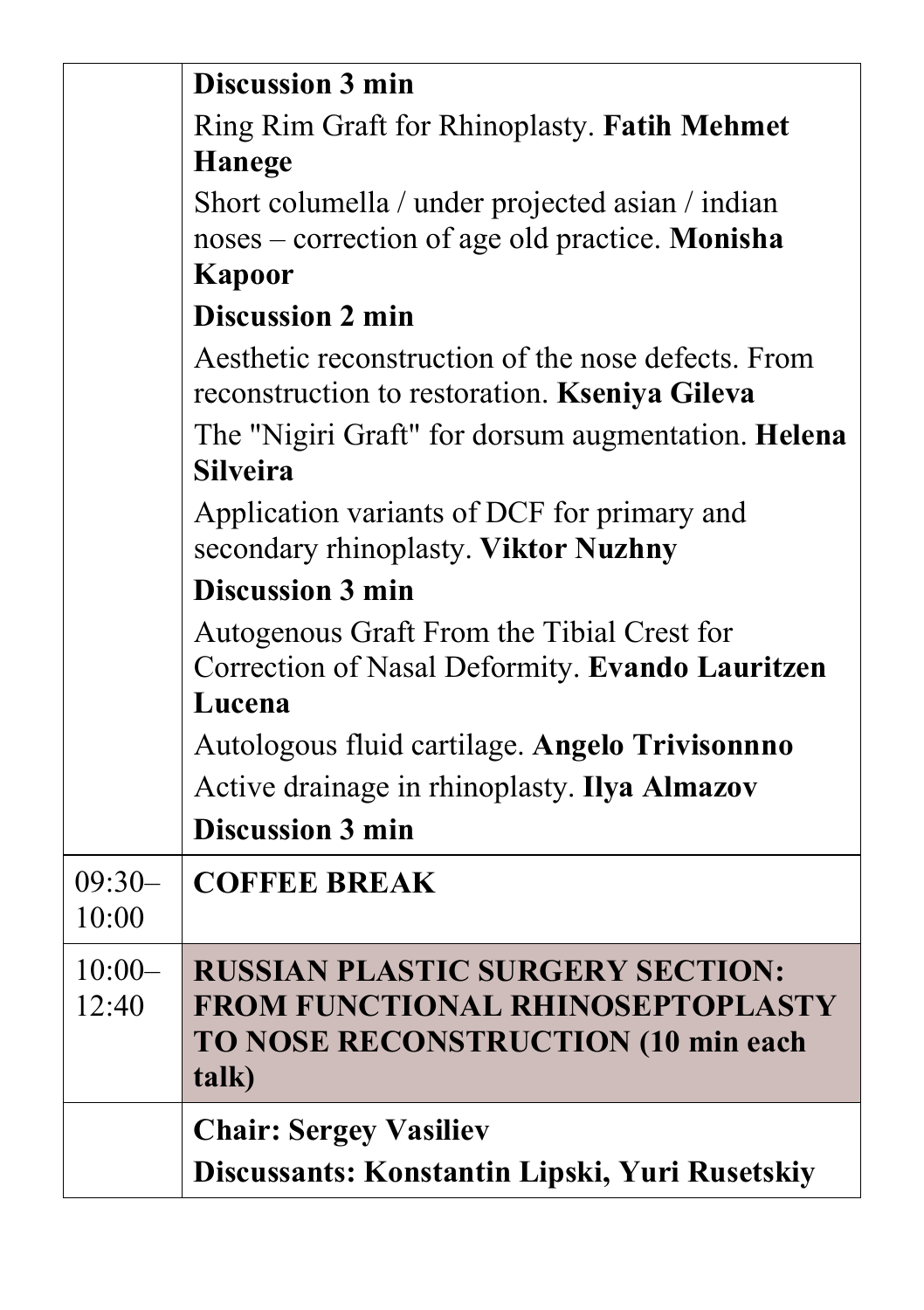Piezo osteotomy in modern rhinoplasty, our experience. **Alexander Kuzanov**

Functional dorsum preservation rhinoplasty: soft let down. **Yuri Rusetskiy**

Suture technique during asymmetry correction of the nose tip. **Alijon Hisamov**

### **Discussion 10 min**

Are we perfect in all cases of primary rhinoplasty? Correcting own mistakes. **Alexander Kuzanov**

Analysis of 50 secondary cases from the last year. Epidemiology and etiology. **Konstantin Lipski**

Middle third reconstruction. Reconstruction method of the internal nose valve. **Arseniy Lavrov**

### **Discussion 10 min**

Utilization of the scar capsule for the nose dorsum augmentation. **Vitaly Golovach**

Variants of reconstruction rhinoplasty. **Sergei Vasilyev**

Mini invasive method of rib autograft harvesting for the reconstruction of the nose cartilage structures. Video presentation 10 min. **Georgy Aganesov**

### **Discussion 10 min**

Aesthetic closure of perforations of the nose septum by the flap on the atrery ethmoidalis anterior.

### **Vladimir Averbukh**

Cleft nose deformity correction: from baby to adult. **Alexander Ivanov**

Role of nostril retainers in functional and aesthetic rhinoplasties. **Alexander Ivanov**

**Discussion 10 min**